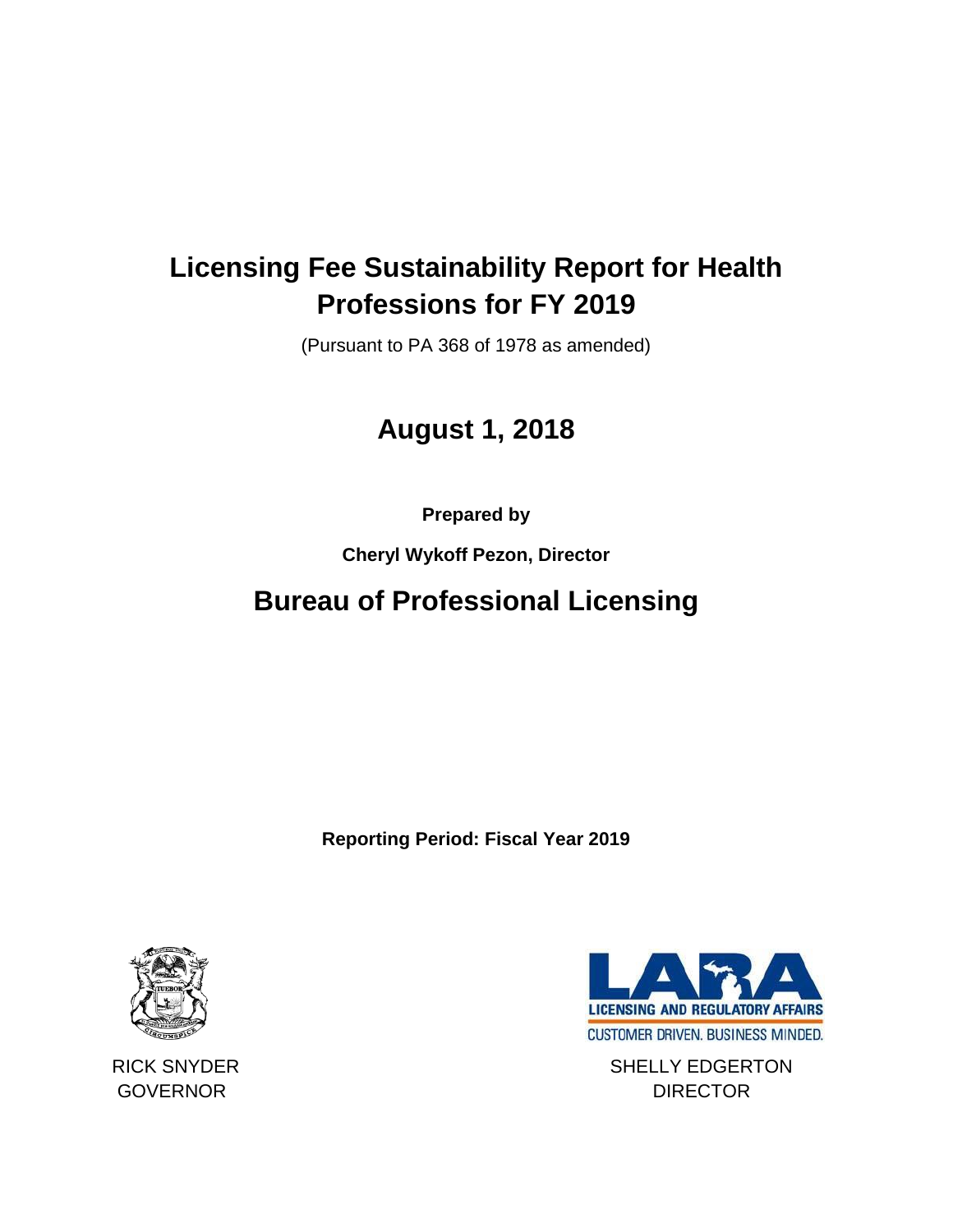#### **Table of Contents**

| Section 2: MCL 333.16319 to MCL 333.16349 Schedule of Fees for Fiscal Year 20194 |  |
|----------------------------------------------------------------------------------|--|

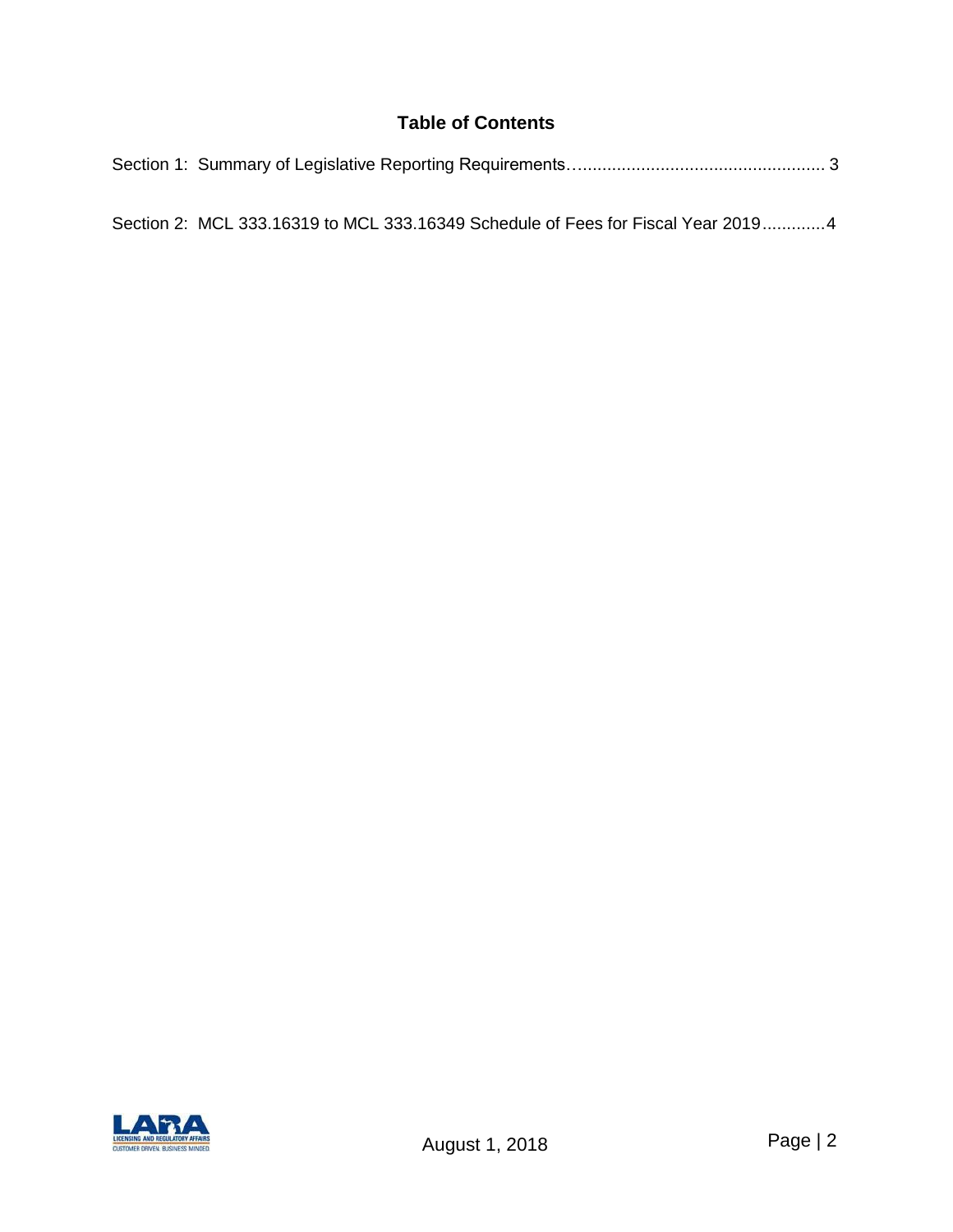#### **Section 1: Summary of Legislative Reporting Requirements**

The *Licensing Fee Sustainability Report for Health Professions for FY 2019* contains the following reporting requirements pursuant to MCL 333.16317(3):

**(3) By August 1 of each year the department shall provide to the director of the department of management and budget and the chairpersons of the appropriations committees of the Senate and House of Representatives a complete schedule of fees to be collected under Sections 16319 to 16349 for the following fiscal year.**

Pursuant to the above requirements, this report has been prepared and issued electronically to the director of the Department of Management and Budget, House and Senate appropriations subcommittees, and House and Senate Fiscal Agencies. In addition, this report is also online under the following locations:

- The Bureau of Professional Licensing (BPL) website at: [www.michigan.gov/bpl.](http://www.michigan.gov/bpl)
- The All About LARA section Legislative Reports of the Department of Licensing and Regulatory Affairs website at: [www.michigan.gov/lara.](http://www.michigan.gov/lara)

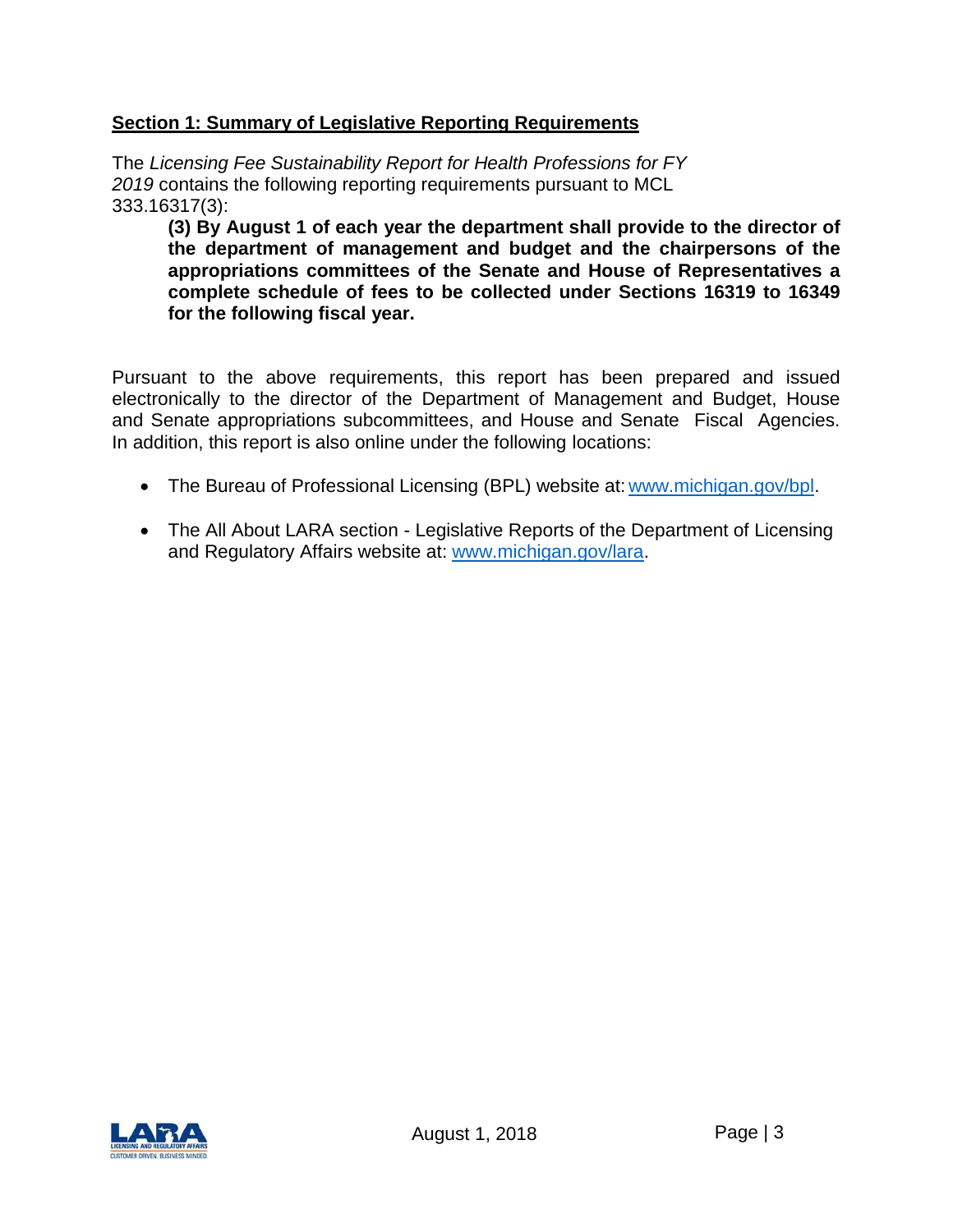| <b>Fee Name Description</b>                                                                                                                                                                          | <b>FY2001</b> | <b>FY2002</b> | <b>FY2003</b> | <b>FY2004</b> | <b>FY2005</b> | <b>FY2006</b> | <b>FY2007</b> | <b>FY2008</b> | <b>FY2009</b> | <b>FY2010</b> | FY2011  | <b>FY2012</b> | <b>FY2013</b> | <b>FY2014</b> | <b>FY2015</b> | <b>FY2016</b> | FY 2017  | FY 2018  | <b>FY2019</b> |
|------------------------------------------------------------------------------------------------------------------------------------------------------------------------------------------------------|---------------|---------------|---------------|---------------|---------------|---------------|---------------|---------------|---------------|---------------|---------|---------------|---------------|---------------|---------------|---------------|----------|----------|---------------|
| 333.16319 - Fees for a person licensed or seeking licensure to engage in manufacturing, distributing, prescribing, dispensing, or conducting research with controlled substances under part 73.      |               |               |               |               |               |               |               |               |               |               |         |               |               |               |               |               |          |          |               |
| <b>Controlled Substances</b>                                                                                                                                                                         |               |               |               |               |               |               |               |               |               |               |         |               |               |               |               |               |          |          |               |
| (a) Application processing fee                                                                                                                                                                       | \$10.00       | \$10.00       | \$10.00       | \$10.00       | \$10.00       | \$10.00       | \$10.0        | \$10.0        | \$10.0        | \$10.0        | \$10.0  | \$10.0        | \$10.0        | \$10.0        | \$10.0        | \$10.0        | \$10.1   | \$10.4   | \$10.60       |
| (b) License fee, per year                                                                                                                                                                            | \$75.00       | \$75.00       | \$75.00       | \$75.00       | \$75.00       | \$75.00       | \$75.00       | \$75.00       | \$75.00       | \$75.0        | \$75.0  | \$75.00       | \$75.0        | \$75.0        | \$75.0        | \$75.00       | \$75.75  | \$78.00  | \$79.55       |
|                                                                                                                                                                                                      |               |               |               |               |               |               |               |               |               |               |         |               |               |               |               |               |          |          |               |
| 333.16321 - Fees for a person licensed or seeking licensure to engage in the practice of chiropractic under part 164.                                                                                |               |               |               |               |               |               |               |               |               |               |         |               |               |               |               |               |          |          |               |
| Chiropractic                                                                                                                                                                                         |               |               |               |               |               |               |               |               |               |               |         |               |               |               |               |               |          |          |               |
| (a) Application processing fee                                                                                                                                                                       | \$20.00       | \$20.00       | \$20.00       | \$20.00       | \$20.00       | \$20.00       | \$20.00       | \$20.00       | \$20.00       | \$20.00       | \$20.00 | \$20.00       | \$20.00       | \$20.00       | \$20.00       | \$25.00       | \$25.2   | \$26.00  | \$26.50       |
| (b) Examination fees:                                                                                                                                                                                |               |               |               |               |               |               |               |               |               |               |         |               |               |               |               |               |          |          |               |
| (i) Complete examination                                                                                                                                                                             | \$100.00      | \$100.00      | \$100.00      | \$100.00      | \$100.00      | \$100.00      | \$100.00      | \$100.0       | \$100.00      | \$100.0       | \$100.0 | \$100.00      | \$100.0       | \$100.0       | \$100.00      | \$100.0       | \$101.00 | \$104.0  | \$106.09      |
| ii) Per part                                                                                                                                                                                         | \$15.00       | \$15.00       | \$15.00       | \$15.00       | \$15.00       | \$15.00       | \$15.00       | \$15.0        | \$15.00       | \$15.0        | \$15.0  | \$15.0        | \$15.0        | \$15.0        | \$15.0        | \$15.0        | \$15.1   | \$15.6   | \$15.90       |
| (iii) Examination review                                                                                                                                                                             | \$20.00       | \$20.0        | \$20.0        | \$20.00       | \$20.00       | \$20.0        | \$20.00       | \$20.0        | \$20.00       | \$20.0        | \$20.0  | \$20.0        | \$20.0        | \$20.0        | \$20.0        | \$20.0        | \$20.20  | \$20.8   | \$21.2        |
| (c) License fee, per year                                                                                                                                                                            | \$90.00       | \$90.00       | \$90.00       | \$90.00       | \$90.00       | \$90.00       | \$90.00       | \$90.00       | \$90.00       | \$90.0        | \$90.0  | \$90.0        | \$90.0        | \$90.0        | \$90.0        | \$95.0        | \$95.95  | \$98.8   | \$100.7       |
| (d) Temporary license                                                                                                                                                                                | \$25.00       | \$25.00       | \$25.00       | \$25.00       | \$25.00       | \$25.00       | \$25.00       | \$25.00       | \$25.00       | \$25.0        | \$25.0  | \$25.0        | \$25.0        | \$25.0        | \$25.0        | \$25.0        | \$25.2!  | \$26.0   | \$26.50       |
| (e) Limited license, per year                                                                                                                                                                        | \$25.00       | \$25.0        | \$25.00       | \$25.00       | \$25.00       | \$25.00       | \$25.00       | \$25.00       | \$25.00       | \$25.0        | \$25.0  | \$25.0        | \$25.0        | \$25.0        | \$25.0        | \$25.0        | \$25.2   | \$26.0   | \$26.50       |
|                                                                                                                                                                                                      |               |               |               |               |               |               |               |               |               |               |         |               |               |               |               |               |          |          |               |
| MCL 333.1632 - Fees for a person registered or seeking registration as an acupuncturist under part 165.                                                                                              |               |               |               |               |               |               |               |               |               |               |         |               |               |               |               |               |          |          |               |
| Acupuncture                                                                                                                                                                                          |               |               |               |               |               |               |               |               |               |               |         |               |               |               |               |               |          |          |               |
| (a) Application processing fee                                                                                                                                                                       |               |               |               |               |               |               |               |               |               |               |         | \$75.0        | \$75.0        | \$75.0        | \$75.0        | \$75.0        | \$75.7   | \$78.0   | \$78.00       |
| (b) Registration fee, per year                                                                                                                                                                       |               |               |               |               |               |               |               |               |               |               |         | \$200.00      | \$200.0       | \$200.0       | \$200.0       | \$200.0       | \$202.00 | \$208.0  | \$208.00      |
|                                                                                                                                                                                                      |               |               |               |               |               |               |               |               |               |               |         |               |               |               |               |               |          |          |               |
| MCL 333.16323 - Except as otherwise provided in subsection (2), fees for an individual licensed or seeking licensure to practice as a dentist, dental assistant, or dental hygienist under part 166. |               |               |               |               |               |               |               |               |               |               |         |               |               |               |               |               |          |          |               |
| Dentistry                                                                                                                                                                                            |               |               |               |               |               |               |               |               |               |               |         |               |               |               |               |               |          |          |               |
| (a) Application processing fees                                                                                                                                                                      |               |               |               |               |               |               |               |               |               |               |         |               |               |               |               |               |          |          |               |
| (i) Dentist                                                                                                                                                                                          | \$20.00       | \$20.00       | \$20.00       | \$20.00       | \$20.00       | \$20.00       | \$20.00       | \$20.0        | \$20.00       | \$20.0        | \$20.0  | \$20.0        | \$20.0        | \$20.0        | \$20.0        | \$25.0        | \$25.2!  | \$26.0   | \$26.50       |
| ii) Dental assistant                                                                                                                                                                                 | \$10.00       | \$10.0        | \$10.00       | \$10.00       | \$10.00       | \$10.00       | \$10.00       | \$10.00       | \$10.00       | \$10.0        | \$10.0  | \$10.00       | \$10.0        | \$10.0        | \$10.0        | \$15.0        | \$15.1   | \$15.6   | \$15.90       |
| iii) Dental hygienist                                                                                                                                                                                | \$15.00       | \$15.0        | \$15.00       | \$15.00       | \$15.00       | \$15.00       | \$15.00       | \$15.00       | \$15.00       | \$15.0        | \$15.0  | \$15.0        | \$15.0        | \$15.0        | \$15.0        | \$20.0        | \$20.20  | \$20.8   | \$21.20       |
| (iv) Health profession specialty field                                                                                                                                                               |               |               |               |               |               |               |               |               |               |               |         |               |               |               |               |               |          |          |               |
| license for a dentist                                                                                                                                                                                | \$20.00       | \$20.00       | \$20.00       | \$20.00       | \$20.00       | \$20.00       | \$20.00       | \$20.00       | \$20.00       | \$20.0        | \$20.0  | \$20.00       | \$20.00       | \$20.00       | \$20.0        | \$25.00       | \$25.25  | \$26.00  | \$26.50       |
| (b) Examination fees                                                                                                                                                                                 |               |               |               |               |               |               |               |               |               |               |         |               |               |               |               |               |          |          |               |
| (i) Dental assistant's examination,                                                                                                                                                                  | \$70.00       | \$70.00       | \$70.00       | \$70.00       | \$70.00       | \$70.0        | \$70.00       | \$70.00       | \$70.00       | \$70.0        | \$70.0  | \$70.0        | \$70.0        | \$70.0        | \$70.0        | \$70.0        | \$70.70  |          | \$74.2        |
| complete<br>(ii) Dental assistant's examination,                                                                                                                                                     |               |               |               |               |               |               |               |               |               |               |         |               |               |               |               |               |          | \$72.80  |               |
| per part                                                                                                                                                                                             | \$35.00       | \$35.00       | \$35.00       | \$35.00       | \$35.00       | \$35.0        | \$35.00       | \$35.00       | \$35.0        | \$35.0        | \$35.0  | \$35.00       | \$35.0        | \$35.0        | \$35.00       | \$35.00       | \$35.3   | \$36.40  | \$37.10       |
| (iii) Dentist's health profession                                                                                                                                                                    |               |               |               |               |               |               |               |               |               |               |         |               |               |               |               |               |          |          |               |
| specialty field license examination,                                                                                                                                                                 |               |               |               |               |               |               |               |               |               |               |         |               |               |               |               |               |          |          |               |
| complete                                                                                                                                                                                             | \$300.00      | \$300.00      | \$300.00      | \$300.00      | \$300.00      | \$300.0       | \$300.00      | \$300.0       | \$300.0       | \$300.0       | \$300.0 | \$300.00      | \$300.0       | \$300.00      | \$300.0       | \$300.0       | \$303.00 | \$312.00 | \$318.20      |
| iv) Dentist's health profession<br>specialty field license examination,                                                                                                                              |               |               |               |               |               |               |               |               |               |               |         |               |               |               |               |               |          |          |               |
| per part                                                                                                                                                                                             | \$100.00      | \$100.00      | \$100.00      | \$100.00      | \$100.00      | \$100.00      | \$100.00      | \$100.00      | \$100.00      | \$100.0       | \$100.0 | \$100.00      | \$100.0       | \$100.0       | \$100.00      | \$100.00      | \$101.00 | \$104.00 | \$106.05      |
| (c) License fees, per year                                                                                                                                                                           |               |               |               |               |               |               |               |               |               |               |         |               |               |               |               |               |          |          |               |
| (i) Dentist                                                                                                                                                                                          | \$90.00       | \$90.00       | \$90.0        | \$90.00       | \$90.0        | \$90.0        | \$90.00       | \$90.0        | \$90.00       | \$90.0        | \$90.0  | \$90.0        | \$90.0        | \$90.0        | \$90.0        | \$95.0        | \$95.9   | \$98.8   | \$100.75      |
| ii) Dental assistant                                                                                                                                                                                 | \$10.00       | \$10.0        | \$10.00       | \$10.00       | \$10.00       | \$10.00       | \$10.00       | \$10.00       | \$10.00       | \$10.0        | \$10.0  | \$10.0        | \$10.0        | \$10.0        | \$10.0        | \$15.0        | \$15.15  | \$15.6   | \$15.90       |
| iii) Dental hygienist                                                                                                                                                                                | \$20.00       | \$20.0        | \$20.0        | \$20.00       | \$20.0        | \$20.00       | \$20.0        | \$20.00       | \$20.00       | \$20.0        | \$20.0  | \$20.0        | \$20.0        | \$20.0        | \$20.0        | \$25.0        | \$25.2!  | \$26.0   | \$26.50       |
| (iv) Dentist's health profession                                                                                                                                                                     |               |               |               |               |               |               |               |               |               |               |         |               |               |               |               |               |          |          |               |
| specialty field license                                                                                                                                                                              | \$15.00       | \$15.00       | \$15.00       | \$15.00       | \$15.00       | \$15.00       | \$15.00       | \$15.00       | \$15.00       | \$15.0        | \$15.00 | \$15.00       | \$15.00       | \$15.00       | \$15.00       | \$20.00       | \$20.20  | \$20.80  | \$21.20       |
| (d) Temporary license fees                                                                                                                                                                           |               |               |               |               |               |               |               |               |               |               |         |               |               |               |               |               |          |          |               |
| (i) Dentist                                                                                                                                                                                          | \$20.00       | \$20.0        | \$20.0        | \$20.00       | \$20.0        | \$20.0        | \$20.00       | \$20.0        | \$20.00       | \$20.0        | \$20.0  | \$20.0        | \$20.0        | \$20.0        | \$20.0        | \$20.0        | \$20.20  | \$20.8   | \$21.2        |
| ii) Dental assistant                                                                                                                                                                                 | \$5.00        | \$5.00        | \$5.00        | \$5.00        | \$5.00        | \$5.00        | \$5.00        | \$5.00        | \$5.00        | \$5.0         | \$5.0   | \$5.0         | \$5.0         | \$5.0         | \$5.00        | \$5.0         | \$5.05   | \$5.2    | \$5.30        |
| iii) Dental hygienist                                                                                                                                                                                | \$10.00       | \$10.00       | \$10.00       | \$10.00       | \$10.00       | \$10.00       | \$10.00       | \$10.00       | \$10.00       | \$10.0        | \$10.0  | \$10.00       | \$10.0        | \$10.0        | \$10.0        | \$10.0        | \$10.10  | \$10.4   | \$10.60       |
| (e) Limited license fee, per year                                                                                                                                                                    |               |               |               |               |               |               |               |               |               |               |         |               |               |               |               |               |          |          |               |
| (i) Dentist                                                                                                                                                                                          | \$25.00       | \$25.00       | \$25.00       | \$25.00       | \$25.00       | \$25.00       | \$25.00       | \$25.00       | \$25.00       | \$25.0        | \$25.0  | \$25.0        | \$25.0        | \$25.0        | \$25.00       | \$25.0        | \$25.25  | \$26.00  | \$26.50       |
| (ii) Dental assistant                                                                                                                                                                                | \$5.00        | \$5.00        | \$5.00        | \$5.00        | \$5.00        | \$5.00        | \$5.00        | \$5.00        | \$5.00        | \$5.0         | \$5.00  | \$5.00        | \$5.0         | \$5.0         | \$5.00        | \$5.0         | \$5.05   | \$5.2    | \$5.30        |
| (iii) Dental hygienist                                                                                                                                                                               | \$10.00       | \$10.00       | \$10.00       | \$10.00       | \$10.00       | \$10.00       | \$10.00       | \$10.00       | \$10.00       | \$10.0        | \$10.0  | \$10.0        | \$10.0        | \$10.0        | \$10.0        | \$10.0        | \$10.10  | \$10.40  | \$10.60       |
| (f) Examination review fees                                                                                                                                                                          |               |               |               |               |               |               |               |               |               |               |         |               |               |               |               |               |          |          |               |
| (i) Dental preclinical or dentist's                                                                                                                                                                  |               |               |               |               |               |               |               |               |               |               |         |               |               |               |               |               |          |          |               |
| health profession specialty field                                                                                                                                                                    |               |               |               |               |               |               |               |               |               |               |         |               |               |               |               |               |          |          |               |
| license                                                                                                                                                                                              | \$50.00       | \$50.00       | \$50.00       | \$50.00       | \$50.00       | \$50.00       | \$50.00       | \$50.00       | \$50.00       | \$50.00       | \$50.00 | \$50.00       | \$50.00       | \$50.00       | \$50.00       | \$50.00       | \$50.50  | \$52.00  | \$53.00       |



(ii) Dental assistant | \$20.00| \$20.00| \$20.00| \$20.00| \$20.00| \$20.00| \$20.00| \$20.00| \$20.00| \$20.00| \$20.00 \$20.00 \$20.00 \$20.00 \$20.00 \$20.20 \$20.20 \$20.20 \$20.20 \$20.20 \$20.20 \$20.20 \$20.20 \$20.20 \$20.20 \$20.20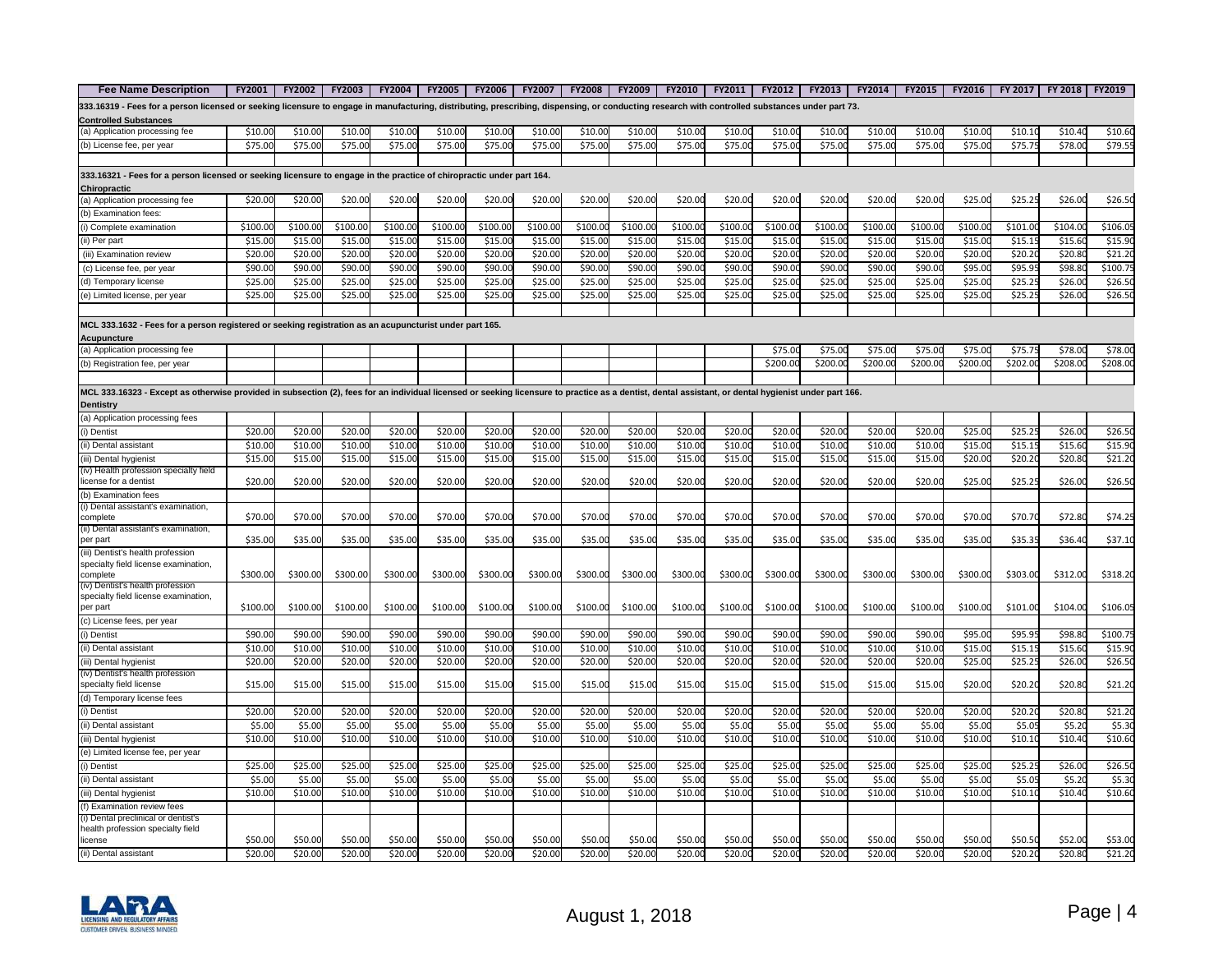| <b>Fee Name Description</b>                                                                                                                                                                                                                                                          | FY2001   | <b>FY2002</b> | <b>FY2003</b> | <b>FY2004</b> | <b>FY2005</b> | <b>FY2006</b> | FY2007   | <b>FY2008</b> | FY2009   | <b>FY2010</b> | FY2011   | <b>FY2012</b> | FY2013   | <b>FY2014</b> | <b>FY2015</b> | FY2016   FY 2017 |          | FY 2018  | FY2019   |
|--------------------------------------------------------------------------------------------------------------------------------------------------------------------------------------------------------------------------------------------------------------------------------------|----------|---------------|---------------|---------------|---------------|---------------|----------|---------------|----------|---------------|----------|---------------|----------|---------------|---------------|------------------|----------|----------|----------|
| MCL 333.16323a - Fees for a person licensed or seeking licensure as an audiologist under part 168.                                                                                                                                                                                   |          |               |               |               |               |               |          |               |          |               |          |               |          |               |               |                  |          |          |          |
| Audiology                                                                                                                                                                                                                                                                            |          |               |               |               |               |               |          |               |          |               |          |               |          |               |               |                  |          |          |          |
| (a) Application processing fee                                                                                                                                                                                                                                                       |          |               |               |               |               |               | \$120.00 | \$120.00      | \$120.00 | \$120.00      | \$120.0  | \$120.00      | \$120.0  | \$120.00      | \$120.00      | \$120.00         | \$121.20 | \$124.8  | \$127.2  |
| (b) License fee, per year                                                                                                                                                                                                                                                            |          |               |               |               |               |               | \$150.00 | \$150.00      | \$150.00 | \$150.00      | \$150.0  | \$150.00      | \$150.00 | \$150.00      | \$150.00      | \$150.00         | \$151.50 | \$156.0  | \$159.15 |
|                                                                                                                                                                                                                                                                                      |          |               |               |               |               |               |          |               |          |               |          |               |          |               |               |                  |          |          |          |
| MCL 333.16324 - Fees for a person licensed or seeking licensure to engage in the practice of marriage and family therapy under part 169.                                                                                                                                             |          |               |               |               |               |               |          |               |          |               |          |               |          |               |               |                  |          |          |          |
| <b>Marriage and Family Therapy</b>                                                                                                                                                                                                                                                   |          |               |               |               |               |               |          |               |          |               |          |               |          |               |               |                  |          |          |          |
| (a) Application processing fee                                                                                                                                                                                                                                                       | \$25.00  | \$25.00       | \$25.00       | \$25.00       | \$25.00       | \$25.00       | \$25.00  | \$25.00       | \$25.0   | \$25.0        | \$25.0   | \$25.0        | \$25.0   | \$25.0        | \$25.0        | \$30.0           | \$30.3   | \$31.2   | \$31.8   |
| (b) License fee, per year                                                                                                                                                                                                                                                            | \$50.00  | \$50.00       | \$50.00       | \$50.00       | \$50.00       | \$50.00       | \$50.00  | \$50.00       | \$50.00  | \$50.0        | \$50.00  | \$50.00       | \$50.0   | \$50.00       | \$50.00       | \$55.00          | \$55.5   | \$57.2   | \$58.30  |
|                                                                                                                                                                                                                                                                                      |          |               |               |               |               |               |          |               |          |               |          |               |          |               |               |                  |          |          |          |
| MCL 333.16325 - Fees for a person licensed or seeking licensure to engage in the practice of medicine under part 170.                                                                                                                                                                |          |               |               |               |               |               |          |               |          |               |          |               |          |               |               |                  |          |          |          |
| <b>Medicine</b>                                                                                                                                                                                                                                                                      |          |               |               |               |               |               |          |               |          |               |          |               |          |               |               |                  |          |          |          |
| (a) Application processing fee                                                                                                                                                                                                                                                       | \$50.00  | \$50.00       | \$50.00       | \$50.00       | \$50.00       | \$50.00       | \$50.00  | \$50.00       | \$50.00  | \$50.0        | \$50.0   | \$50.0        | \$50.0   | \$50.0        | \$50.0        | \$55.0           | \$55.5   | \$57.2   | \$58.30  |
| (b) License fee, per year                                                                                                                                                                                                                                                            | \$90.00  | \$90.00       | \$90.00       | \$90.00       | \$90.00       | \$90.00       | \$90.00  | \$90.00       | \$90.00  | \$90.0        | \$90.00  | \$90.0        | \$90.0   | \$90.00       | \$90.00       | \$95.00          | \$95.9   | \$98.8   | \$100.7  |
| (c) Temporary license fee                                                                                                                                                                                                                                                            | \$25.00  | \$25.00       | \$25.00       | \$25.00       | \$25.00       | \$25.00       | \$25.00  | \$25.00       | \$25.00  | \$25.0        | \$25.00  | \$25.0        | \$25.0   | \$25.00       | \$25.00       | \$25.00          | \$25.2!  | \$26.0   | \$26.50  |
| (d) Limited license fee, per year                                                                                                                                                                                                                                                    | \$30.00  | \$30.00       | \$30.00       | \$30.00       | \$30.00       | \$30.00       | \$30.00  | \$30.00       | \$30.00  | \$30.0        | \$30.00  | \$30.0        | \$30.0   | \$30.00       | \$30.00       | \$30.00          | \$30.30  | \$31.20  | \$31.80  |
| MCL 333.16326 - Fees for an individual who is licensed or seeking licensure to engage in the practice of midwifery under part 171.                                                                                                                                                   |          |               |               |               |               |               |          |               |          |               |          |               |          |               |               |                  |          |          |          |
| Midwifery                                                                                                                                                                                                                                                                            |          |               |               |               |               |               |          |               |          |               |          |               |          |               |               |                  |          |          |          |
| The Department has not begun to collect fees for Midwifery licensure, as the rules and regulations for the profession are currently being promulgated by the department, in consultation with the Board of Licensed Midwifery.                                                       |          |               |               |               |               |               |          |               |          |               |          |               |          |               |               |                  |          |          |          |
| (a) Subject to subsection (2)** and                                                                                                                                                                                                                                                  |          |               |               |               |               |               |          |               |          |               |          |               |          |               |               |                  |          |          |          |
| section 17116(4), Application                                                                                                                                                                                                                                                        |          |               |               |               |               |               |          |               |          |               |          |               |          |               |               |                  |          |          |          |
| processing fee                                                                                                                                                                                                                                                                       |          |               |               |               |               |               |          |               |          |               |          |               |          |               |               |                  | \$450.00 | \$450.00 | \$450.00 |
| (b) License fee, per year                                                                                                                                                                                                                                                            |          |               |               |               |               |               |          |               |          |               |          |               |          |               |               |                  | \$200.00 | \$200.00 | \$200.00 |
| (c) Temporary license fee, per year                                                                                                                                                                                                                                                  |          |               |               |               |               |               |          |               |          |               |          |               |          |               |               |                  | \$200.00 | \$200.00 | \$200.00 |
|                                                                                                                                                                                                                                                                                      |          |               |               |               |               |               |          |               |          |               |          |               |          |               |               |                  |          |          |          |
| *MCL 333.16326 - Subsection (2) provides that after the department receives more than a total of \$23,000.00 in application processing fees from individuals who are licensed or seeking licensure to engage in the practice of<br>application processing fee is reduced to \$75.00. |          |               |               |               |               |               |          |               |          |               |          |               |          |               |               |                  |          |          |          |
|                                                                                                                                                                                                                                                                                      |          |               |               |               |               |               |          |               |          |               |          |               |          |               |               |                  |          |          |          |
| MCL 333.16327 - Fees for a person licensed or seeking licensure to practice nursing as a registered nurse, a licensed practical nurse, or a trained attendant under part 172.                                                                                                        |          |               |               |               |               |               |          |               |          |               |          |               |          |               |               |                  |          |          |          |
| Nursing                                                                                                                                                                                                                                                                              |          |               |               |               |               |               |          |               |          |               |          |               |          |               |               |                  |          |          |          |
| (a) Application processing fee                                                                                                                                                                                                                                                       | \$20.00  | \$20.00       | \$24.00       | \$24.00       | \$24.00       | \$24.00       | \$24.00  | \$24.00       | \$24.00  | \$24.00       | \$24.00  | \$24.00       | \$24.00  | \$24.00       | \$24.00       | \$24.00          | \$75.00  | \$77.2   | \$78.75  |
| (b) License fee, per year                                                                                                                                                                                                                                                            | \$20.00  | \$20.00       | \$24.00       | \$24.00       | \$24.0        | \$24.0        | \$24.00  | \$24.00       | \$24.00  | \$24.0        | \$30.0   | \$30.0        | \$30.0   | \$30.0        | \$30.0        | \$30.0           | \$60.0   | \$61.8   | \$63.0   |
| c) Temporary license                                                                                                                                                                                                                                                                 | \$10.00  | \$10.00       | \$10.00       | \$10.00       | \$10.0        | \$10.00       | \$10.00  | \$10.00       | \$10.00  | \$10.0        | \$10.0   | \$10.0        | \$10.0   | \$10.0        | \$10.0        | \$10.0           | \$10.0   | \$10.3   | \$10.50  |
| (d) Limited license, per year                                                                                                                                                                                                                                                        | \$10.00  | \$10.00       | \$10.00       | \$10.00       | \$10.00       | \$10.00       | \$10.00  | \$10.00       | \$10.00  | \$10.0        | \$10.0   | \$10.0        | \$10.0   | \$10.0        | \$10.0        | \$10.0           | \$10.0   | \$10.3   | \$10.50  |
| registered nurse                                                                                                                                                                                                                                                                     |          |               |               |               |               |               |          |               |          |               |          |               |          |               |               |                  |          |          |          |
| i) Application processing fee                                                                                                                                                                                                                                                        | \$20.00  | \$20.00       | \$24.00       | \$24.00       | \$24.00       | \$24.00       | \$24.00  | \$24.00       | \$24.00  | \$24.0        | \$24.0   | \$24.0        | \$24.0   | \$24.00       | \$24.00       | \$24.00          | \$24.00  | \$24.7   | \$25.1   |
| (ii) Specialty certification, per year                                                                                                                                                                                                                                               | \$10.00  | \$10.00       | \$14.00       | \$14.00       | \$14.00       | \$14.00       | \$14.00  | \$14.00       | \$14.00  | \$14.0        | \$14.0   | \$14.0        | \$14.0   | \$14.00       | \$14.0        | \$14.00          | \$14.00  | \$14.4   | \$14.65  |
| MCL 333.16315(6) - Nurse Professional Fund                                                                                                                                                                                                                                           |          |               |               |               |               |               |          |               |          |               |          |               |          |               |               |                  |          |          |          |
| Per each individual annual license                                                                                                                                                                                                                                                   |          |               |               |               |               |               |          |               |          |               |          |               |          |               |               |                  |          |          |          |
| fee                                                                                                                                                                                                                                                                                  | \$2.00   | \$2.00        | \$2.00        | \$2.00        | \$2.00        | \$2.00        | \$2.00   | \$2.00        | \$2.00   | \$2.00        | \$8.00   | \$8.00        | \$8.00   | \$8.00        | \$8.00        | \$8.00           | \$8.0    | \$8.00   | \$8.00   |
|                                                                                                                                                                                                                                                                                      |          |               |               |               |               |               |          |               |          |               |          |               |          |               |               |                  |          |          |          |
| MCL 333.16328 - Fees for a person licensed or seeking licensure as a nursing home administrator under part 173.                                                                                                                                                                      |          |               |               |               |               |               |          |               |          |               |          |               |          |               |               |                  |          |          |          |
| <b>Nursing Home Administration</b>                                                                                                                                                                                                                                                   |          |               |               |               |               |               |          |               |          |               |          |               |          |               |               |                  |          |          |          |
| (a) Application processing fee                                                                                                                                                                                                                                                       | \$15.00  | \$15.00       | \$15.00       | \$15.00       | \$15.00       | \$15.00       | \$15.00  | \$15.00       | \$15.00  | \$15.0        | \$15.00  | \$15.00       | \$15.00  | \$15.00       | \$15.00       | \$15.00          | \$15.15  | \$15.60  | \$15.90  |
| (b) Examination fees                                                                                                                                                                                                                                                                 |          |               |               |               |               |               |          |               |          |               |          |               |          |               |               |                  |          |          |          |
| (i) Complete examination                                                                                                                                                                                                                                                             | \$120.00 | \$120.00      | \$120.00      | \$120.00      | \$120.00      | \$120.00      | \$120.00 | \$120.0       | \$120.00 | \$120.0       | \$120.0  | \$120.00      | \$120.0  | \$120.0       | \$120.0       | \$120.0          | \$121.2  | \$124.8  | \$127.2  |
| ii) National examination                                                                                                                                                                                                                                                             | \$95.00  | \$95.00       | \$95.00       | \$95.00       | \$95.00       | \$95.00       | \$95.00  | \$95.00       | \$95.00  | \$95.0        | \$95.0   | \$95.0        | \$95.0   | \$95.0        | \$95.0        | \$95.0           | \$95.9   | \$98.8   | \$100.7  |
|                                                                                                                                                                                                                                                                                      |          |               |               |               |               |               |          |               |          |               |          |               |          |               |               |                  |          |          |          |
| iii) State supplemental examination                                                                                                                                                                                                                                                  | \$50.00  | \$50.00       | \$50.00       | \$50.00       | \$50.00       | \$50.00       | \$50.00  | \$50.00       | \$50.00  | \$50.0        | \$50.0   | \$50.0        | \$50.0   | \$50.00       | \$50.00       | \$50.00          | \$50.50  | \$52.0   | \$53.0   |
| c) Examination review                                                                                                                                                                                                                                                                | \$25.00  | \$25.00       | \$25.00       | \$25.00       | \$25.00       | \$25.00       | \$25.00  | \$25.00       | \$25.00  | \$25.0        | \$25.0   | \$25.0        | \$25.0   | \$25.0        | \$25.0        | \$25.0           | \$25.2   | \$26.0   | \$26.50  |
| (d) License fee, per year                                                                                                                                                                                                                                                            | \$60.00  | \$60.00       | \$60.00       | \$60.00       | \$60.00       | \$60.00       | \$60.00  | \$60.00       | \$60.00  | \$60.0        | \$60.00  | \$60.0        | \$60.0   | \$60.00       | \$60.00       | \$60.00          | \$60.60  | \$62.4   | \$64.60  |
| (e) Temporary license                                                                                                                                                                                                                                                                | \$25.00  | \$25.00       | \$25.00       | \$25.00       | \$25.00       | \$25.00       | \$25.00  | \$25.00       | \$25.00  | \$25.0        | \$25.00  | \$25.00       | \$25.0   | \$25.00       | \$25.00       | \$25.00          | \$25.2   | \$26.0   | \$26.50  |
|                                                                                                                                                                                                                                                                                      |          |               |               |               |               |               |          |               |          |               |          |               |          |               |               |                  |          |          |          |
| MCL 333.16329 - Fees for a person licensed or seeking licensure to engage in the practice of optometry under part 174.                                                                                                                                                               |          |               |               |               |               |               |          |               |          |               |          |               |          |               |               |                  |          |          |          |
| Optometry                                                                                                                                                                                                                                                                            |          |               |               |               |               |               |          |               |          |               |          |               |          |               |               |                  |          |          |          |
| (a) Application processing fee                                                                                                                                                                                                                                                       | \$20.00  | \$20.00       | \$20.00       | \$20.00       | \$20.00       | \$20.00       | \$20.00  | \$20.00       | \$20.00  | \$20.00       | \$20.00  | \$20.00       | \$20.00  | \$20.00       | \$20.00       | \$25.00          | \$25.2!  | \$26.00  | \$26.50  |
| (b) Examination fees                                                                                                                                                                                                                                                                 |          |               |               |               |               |               |          |               |          |               |          |               |          |               |               |                  |          |          |          |
| (i) Complete examination                                                                                                                                                                                                                                                             | \$200.00 | \$200.00      | \$200.00      | \$200.00      | \$200.00      | \$200.00      | \$200.00 | \$200.00      | \$200.00 | \$200.00      | \$200.00 | \$200.00      | \$200.00 | \$200.00      | \$200.00      | \$200.00         | \$202.00 | \$208.00 | \$212.15 |

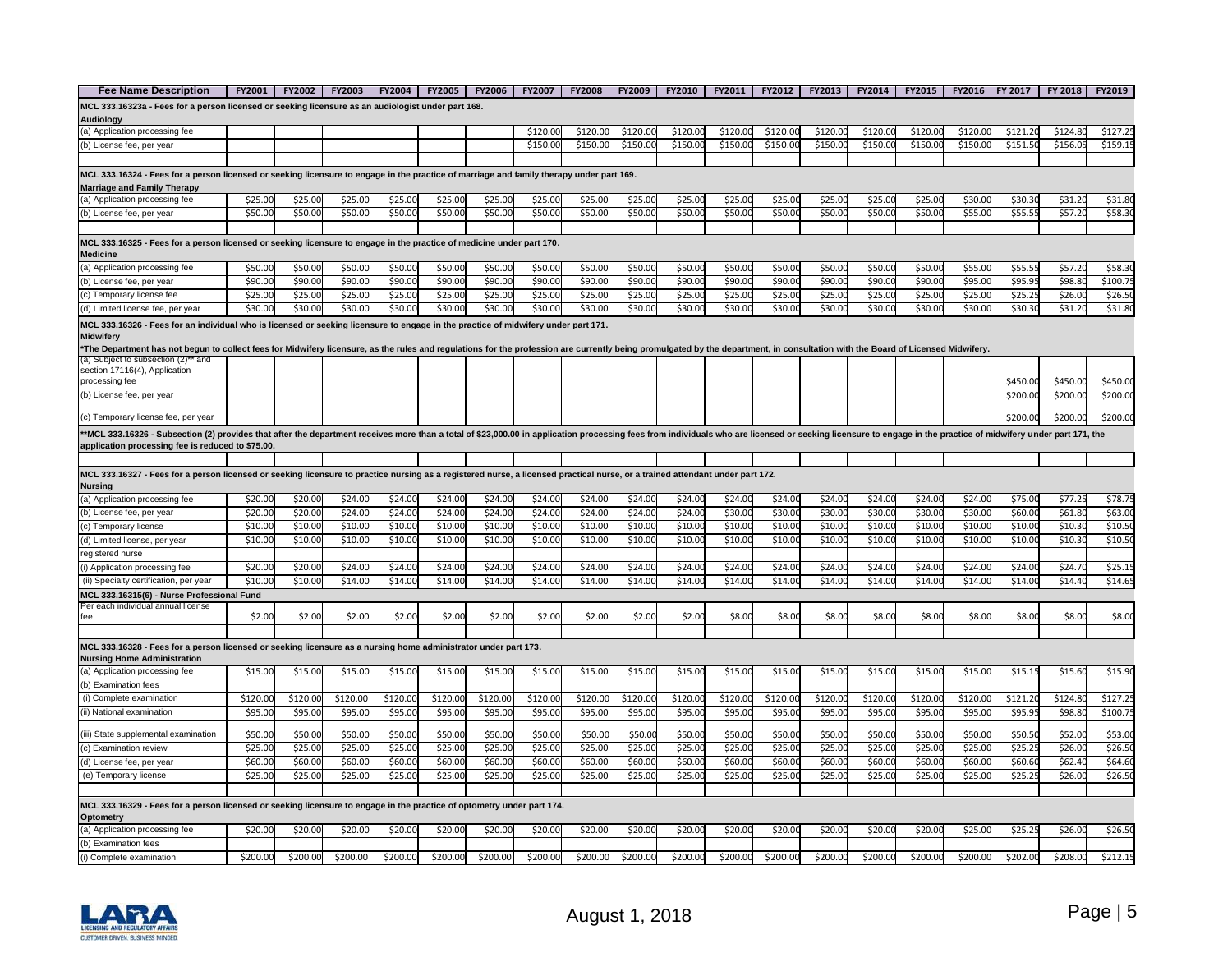| <b>Fee Name Description</b>                                                                                                                                                                            | FY2001  | FY2002  | FY2003  | FY2004  | FY2005  | FY2006  | FY2007  | FY2008  | FY2009  | FY2010  | FY2011  | FY2012 | FY2013  | FY2014  | FY2015  | FY2016             | FY 2017 | FY 2018 | FY2019   |
|--------------------------------------------------------------------------------------------------------------------------------------------------------------------------------------------------------|---------|---------|---------|---------|---------|---------|---------|---------|---------|---------|---------|--------|---------|---------|---------|--------------------|---------|---------|----------|
| (ii) Examination, per part                                                                                                                                                                             | \$50.00 | \$50.0  | \$50.00 | \$50.0  | \$50.00 | \$50.00 | \$50.0  | \$50.0  | \$50.00 | \$50.0  | \$50.0  | \$50.0 | \$50.0  | \$50.0  | \$50.0  | \$50.0             | \$50.5  | \$52.0  | \$53.0   |
| (iii) Examination review                                                                                                                                                                               | \$20.00 | \$20.0  | \$20.00 | \$20.00 | \$20.00 | \$20.00 | \$20.0  | \$20.0  | \$20.00 | \$20.0  | \$20.0  | \$20.0 | \$20.0  | \$20.0  | \$20.0  | \$20.0             | \$20.20 | \$20.8  | \$21.20  |
| (c) License fee, per year                                                                                                                                                                              | \$90.00 | \$90.00 | \$90.00 | \$90.00 | \$90.00 | \$90.00 | \$90.00 | \$90.00 | \$90.00 | \$90.0  | \$90.0  | \$90.0 | \$90.0  | \$90.00 | \$90.0  | \$90.0             | \$95.95 | \$98.8  | \$100.75 |
| (d) Limited license, per year                                                                                                                                                                          | \$25.00 | \$25.00 | \$25.00 | \$25.00 | \$25.00 | \$25.00 | \$25.00 | \$25.00 | \$25.00 | \$25.00 | \$25.0  | \$25.0 | \$25.0  | \$25.0  | \$25.0  | \$25.0             | \$25.2! | \$26.0  | \$26.50  |
| (e) Temporary license                                                                                                                                                                                  | \$25.00 | \$25.00 | \$25.00 | \$25.00 | \$25.00 | \$25.00 | \$25.00 | \$25.00 | \$25.00 | \$25.00 | \$25.0  | \$25.0 | \$25.00 | \$25.0  | \$25.0  | $\overline{$}25.0$ | \$25.25 | \$26.0  | \$26.50  |
| (f) Certification to administer<br>diagnostic pharmaceutical agents or<br>to administer and prescribe<br>therapeutic pharmaceutical agents                                                             |         |         |         |         |         |         |         |         |         |         |         |        |         |         |         |                    |         |         |          |
| (i) Application processing fee                                                                                                                                                                         | \$20.00 | \$20.00 | \$20.00 | \$20.00 | \$20.00 | \$20.00 | \$20.00 | \$20.00 | \$20.00 | \$20.00 | \$20.00 | \$20.0 | \$20.00 | \$20.0  | \$20.0  | \$20.00            | \$20.20 | \$20.8  | \$21.20  |
| (ii) Until the expiration of 10 years<br>after the effective date of the<br>amendatory act that added section<br>17435, certification to administer<br>diagnostic pharmaceutical agents                | \$55.00 | \$55.00 | \$55.00 | \$55.00 | \$55.00 | \$55.00 | \$55.00 | \$55.00 | \$55.00 | \$55.00 | \$55.00 | \$55.0 | \$55.00 | \$55.00 | \$55.00 | \$55.00            | \$55.55 | \$57.20 | \$58.30  |
| (iii) Certification to administer<br>diagnostic pharmaceutical agents<br>and to administer and prescribe<br>therapeutic pharmaceutical agents                                                          | \$55.00 | \$55.00 | \$55.00 | \$55.00 | \$55.00 | \$55.00 | \$55.00 | \$55.00 | \$55.00 | \$55.00 | \$55.00 | \$55.0 | \$55.00 | \$55.00 | \$55.0  | \$55.00            | \$55.55 | \$57.20 | \$58.30  |
| MCL 333.16331 - Fees for a person licensed or seeking licensure to engage in the practice of osteopathic medicine and surgery under part 175.<br><b>Osteopathic Medicine and Surgery</b>               |         |         |         |         |         |         |         |         |         |         |         |        |         |         |         |                    |         |         |          |
| (a) Application processing fee                                                                                                                                                                         | \$50.00 | \$50.00 | \$50.00 | \$50.00 | \$50.00 | \$50.00 | \$50.00 | \$50.00 | \$50.00 | \$50.00 | \$50.0  | \$50.0 | \$50.0  | \$50.0  | \$50.0  | \$55.0             | \$55.5  | \$57.2  | \$58.30  |
| (b) License fee, per year                                                                                                                                                                              | \$90.00 | \$90.00 | \$90.00 | \$90.00 | \$90.00 | \$90.00 | \$90.00 | \$90.00 | \$90.00 | \$90.0  | \$90.0  | \$90.0 | \$90.0  | \$90.0  | \$90.0  | \$95.0             | \$95.95 | \$98.8  | \$100.7  |
| (c) Temporary license fee                                                                                                                                                                              | \$25.00 | \$25.00 | \$25.00 | \$25.00 | \$25.00 | \$25.00 | \$25.0  | \$25.00 | \$25.00 | \$25.0  | \$25.0  | \$25.0 | \$25.0  | \$25.0  | \$25.0  | \$25.0             | \$25.25 | \$26.0  | \$26.50  |
| (d) Limited license fee, per year                                                                                                                                                                      | \$30.00 | \$30.00 | \$30.00 | \$30.00 | \$30.00 | \$30.00 | \$30.00 | \$30.00 | \$30.00 | \$30.00 | \$30.0  | \$30.0 | \$30.00 | \$30.0  | \$30.0  | \$30.0             | \$30.30 | \$31.2  | \$31.80  |
|                                                                                                                                                                                                        |         |         |         |         |         |         |         |         |         |         |         |        |         |         |         |                    |         |         |          |
| MCL 333.16333 - Fees for a person licensed or seeking licensure to engage in the practice of pharmacy or other practices regulated under part 177.<br><b>Pharmacy Practice and Drug Control</b>        |         |         |         |         |         |         |         |         |         |         |         |        |         |         |         |                    |         |         |          |
| (a) Application processing fees                                                                                                                                                                        |         |         |         |         |         |         |         |         |         |         |         |        |         |         |         |                    |         |         |          |
| (i) Pharmacist                                                                                                                                                                                         | \$20.00 | \$20.00 | \$20.00 | \$20.00 | \$20.00 | \$20.00 | \$20.00 | \$20.00 | \$20.00 | \$20.00 | \$20.0  | \$20.0 | \$20.0  | \$20.00 | \$20.0  | \$25.0             | \$25.25 | \$26.0  | \$26.50  |
| (ii) Pharmacy                                                                                                                                                                                          | \$35.00 | \$35.00 | \$35.00 | \$35.00 | \$35.00 | \$35.00 | \$35.0  | \$35.00 | \$35.00 | \$35.0  | \$35.0  | \$35.0 | \$35.00 | \$35.0  | \$35.0  | \$40.0             | \$40.40 | \$41.6  | \$42.40  |
| (iii) Drug control                                                                                                                                                                                     | \$20.00 | \$20.0  | \$20.00 | \$20.0  | \$20.00 | \$20.00 | \$20.0  | \$20.00 | \$20.00 | \$20.0  | \$20.0  | \$20.0 | \$20.0  | \$20.0  | \$20.0  | \$25.0             | \$25.2! | \$26.0  | \$26.50  |
| (iv) Manufacturer or wholesaler                                                                                                                                                                        | \$50.00 | \$50.00 | \$50.00 | \$50.00 | \$50.00 | \$50.00 | \$50.00 | \$50.00 | \$50.00 | \$50.00 | \$50.00 | \$50.0 | \$50.00 | \$50.0  | \$50.0  | \$55.0             | \$55.55 | \$57.2  | \$58.30  |
| (v) Pharmacy technician<br>(b) Examination fees:                                                                                                                                                       |         |         |         |         |         |         |         |         |         |         |         |        |         | \$25.0  | \$25.0  | \$25.0             | \$25.25 | \$26.0  | \$26.50  |
| Jurisprudence examination                                                                                                                                                                              | \$30.00 | \$30.00 | \$30.00 | \$30.00 | \$30.00 | \$30.00 | \$30.00 | \$30.00 | \$30.00 | \$30.00 | \$30.00 | \$30.0 | \$30.00 | \$30.00 | \$30.0  | \$30.00            | \$30.30 | \$31.20 | \$31.80  |
| (c) License fees, per year                                                                                                                                                                             |         |         |         |         |         |         |         |         |         |         |         |        |         |         |         |                    |         |         |          |
| (i) Pharmacist                                                                                                                                                                                         | \$30.00 | \$30.00 | \$30.00 | \$30.00 | \$30.00 | \$30.00 | \$30.00 | \$30.00 | \$30.00 | \$30.0  | \$30.0  | \$30.0 | \$30.0  | \$30.00 | \$30.0  | \$35.0             | \$35.35 | \$36.40 | \$37.10  |
| (ii) Pharmacy                                                                                                                                                                                          | \$50.00 | \$50.00 | \$50.00 | \$50.00 | \$50.00 | \$50.00 | \$50.0  | \$50.00 | \$50.00 | \$50.0  | \$50.0  | \$50.0 | \$50.0  | \$50.0  | \$50.0  | \$55.0             | \$55.55 | \$57.2  | \$58.30  |
| (iii) Drug control                                                                                                                                                                                     | \$15.00 | \$15.0  | \$15.00 | \$15.00 | \$15.00 | \$15.00 | \$15.0  | \$15.00 | \$15.00 | \$15.0  | \$15.0  | \$15.0 | \$15.0  | \$15.0  | \$15.0  | \$20.0             | \$20.20 | \$20.8  | \$21.20  |
| (iv) Manufacturer or wholesaler                                                                                                                                                                        | \$25.00 | \$25.00 | \$25.00 | \$25.00 | \$25.00 | \$25.00 | \$25.00 | \$25.00 | \$25.00 | \$25.00 | \$25.00 | \$25.0 | \$25.00 | \$25.00 | \$25.0  | \$30.0             | \$30.30 | \$31.2  | \$31.80  |
| (v) Pharmacy technician                                                                                                                                                                                |         |         |         |         |         |         |         |         |         |         |         |        |         |         | \$30.0  | \$30.0             | \$30.30 | \$31.2  | \$31.80  |
| (d) Temporary license for pharmacist                                                                                                                                                                   | \$25.00 | \$25.00 | \$25.00 | \$25.00 | \$25.00 | \$25.00 | \$25.00 | \$25.00 | \$25.00 | \$25.0  | \$25.0  | \$25.0 | \$25.00 | \$25.00 | \$25.0  | \$25.0             | \$25.25 | \$26.0  | \$26.50  |
| (e) Limited license for pharmacist, per<br>vear                                                                                                                                                        | \$15.00 | \$15.00 | \$15.00 | \$15.00 | \$15.00 | \$15.00 | \$15.00 | \$15.00 | \$15.00 | \$15.00 | \$15.00 | \$15.0 | \$15.00 | \$15.00 | \$15.0  | \$15.00            | \$15.15 | \$15.6  | \$15.90  |
| (f) Temporary license for pharmacy<br>technician                                                                                                                                                       |         |         |         |         |         |         |         |         |         |         |         |        |         |         | \$15.0  | \$15.00            | \$15.1  | \$15.60 | \$15.90  |
| (g) Limited license for pharmacy                                                                                                                                                                       |         |         |         |         |         |         |         |         |         |         |         |        |         |         |         |                    |         |         |          |
| technician, per year                                                                                                                                                                                   |         |         |         |         |         |         |         |         |         |         |         |        |         |         | \$10.0  | \$10.00            | \$10.10 | \$10.40 | \$10.60  |
| MCL 333.16334 - Fees for an individual licensed or seeking licensure as a massage therapist under part 179A.<br><b>Massage Therapy</b>                                                                 |         |         |         |         |         |         |         |         |         |         |         |        |         |         |         |                    |         |         |          |
| (a) Application processing fee                                                                                                                                                                         |         |         |         |         |         |         |         |         | \$20.00 | \$20.0  | \$20.0  | \$20.0 | \$20.0  | \$20.0  | \$20.0  | \$20.0             | \$20.2  | \$20.8  | \$21.20  |
| (b) License fee, per year                                                                                                                                                                              |         |         |         |         |         |         |         |         | \$75.00 | \$75.00 | \$75.00 | \$75.0 | \$75.00 | \$75.00 | \$75.0  | \$75.00            | \$75.75 | \$78.0  | \$79.55  |
| MCL 333.16335 - Fees for a person licensed or seeking licensure to engage in the practice of physical therapy or practice as a physical therapist assistant under part 178.<br><b>Physical Therapy</b> |         |         |         |         |         |         |         |         |         |         |         |        |         |         |         |                    |         |         |          |

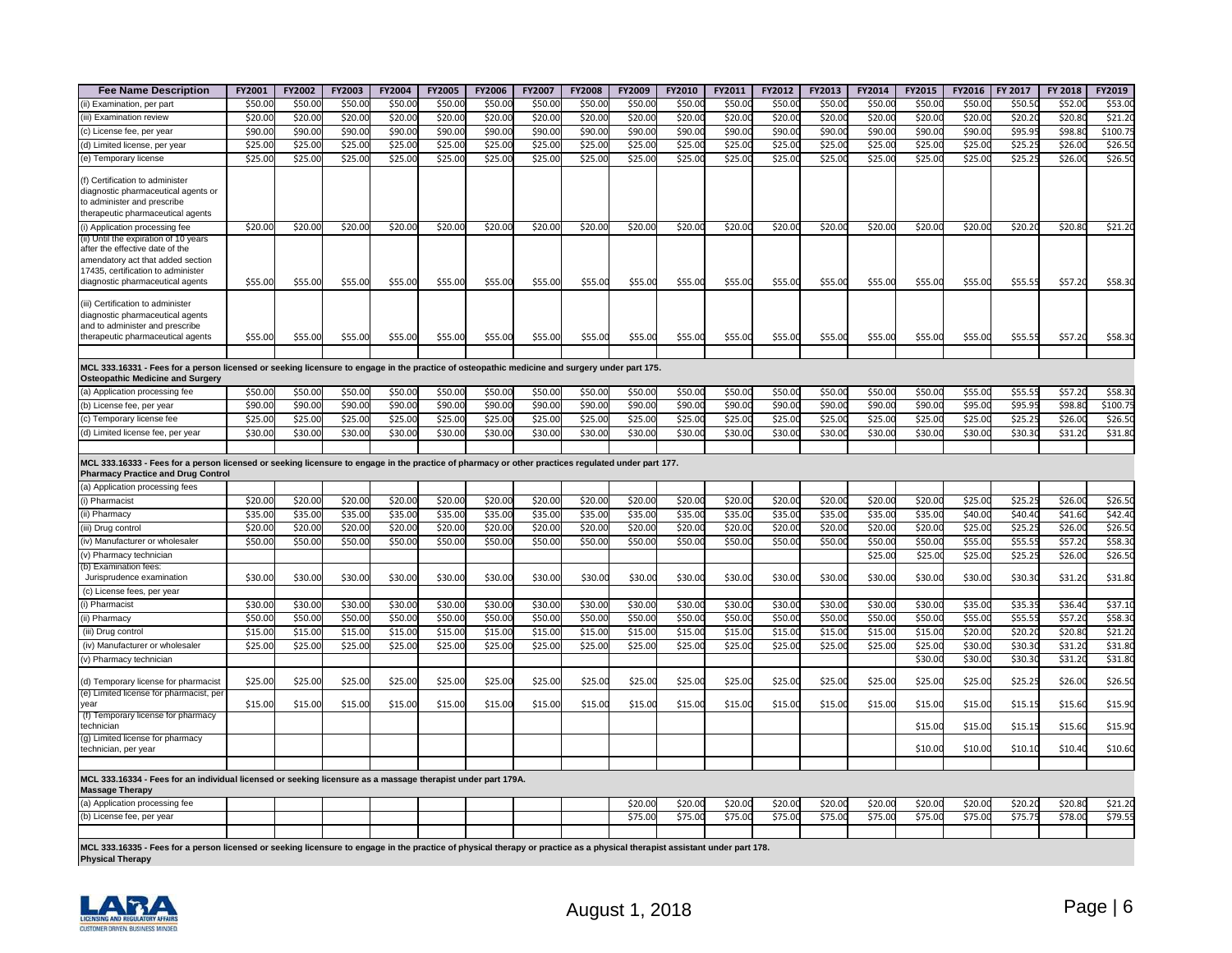| \$21.20<br>\$20.00<br>\$25.0<br>\$25.0<br>\$25.0<br>\$25.00<br>\$25.00<br>\$25.00<br>\$25.00<br>\$25.00<br>\$20.0<br>\$20.0<br>\$20.0<br>\$20.0<br>\$20.0<br>\$20.0<br>\$20.0<br>\$20.20<br>\$20.8<br>(a) Application processing fee<br>(b) Examination fees: Jurisprudence<br>\$25.00<br>\$26.50<br>\$25.00<br>\$25.00<br>\$25.00<br>\$25.00<br>\$25.00<br>\$25.00<br>\$25.00<br>\$25.00<br>\$25.00<br>\$25.00<br>\$25.0<br>\$25.00<br>\$25.00<br>\$25.00<br>\$25.00<br>\$25.25<br>\$26.00<br>examination only<br>\$50.00<br>\$55.0<br>\$55.0<br>\$55.00<br>\$55.00<br>\$55.00<br>\$55.00<br>\$55.00<br>\$90.0<br>\$90.0<br>\$90.0<br>\$90.00<br>\$90.0<br>\$90.00<br>\$90.0<br>\$90.90<br>\$93.6<br>\$95.49<br>\$55.0<br>(c) License fee, per year<br>\$25.00<br>\$25.00<br>\$25.00<br>\$25.00<br>\$25.00<br>\$25.00<br>\$25.00<br>\$25.00<br>\$25.0<br>\$25.00<br>\$25.0<br>\$25.00<br>\$25.00<br>\$25.00<br>\$25.0<br>\$26.0<br>\$26.50<br>\$25.00<br>\$25.25<br>MCL 333.16336 - Fees for a person licensed or seeking licensure as an athletic trainer under part 179.<br>\$79.55<br>\$75.0<br>\$75.0<br>\$75.00<br>\$75.0<br>\$75.00<br>\$75.0<br>\$75.75<br>\$78.0<br>\$200.00<br>\$200.00<br>\$200.00<br>\$200.00<br>\$200.00<br>\$200.00<br>\$101.00<br>\$104.00<br>\$106.05<br>(b) License fee, per year<br>MCL 333.16337 - Fees for a person licensed or seeking licensure to engage in practice as a physician's assistant under part 170, part 175, or part 180.<br><b>Physician's Assistants</b><br>\$30.0<br>\$30.0<br>\$30.00<br>\$30.0<br>\$30.00<br>\$35.0<br>\$35.3!<br>\$36.40<br>\$37.10<br>(a) Application processing fee<br>\$30.00<br>\$30.0<br>\$30.0<br>\$30.0<br>\$30.00<br>\$30.00<br>\$30.00<br>\$30.00<br>\$30.00<br>\$30.0<br>\$50.00<br>\$50.00<br>\$50.00<br>\$50.00<br>\$50.00<br>\$50.00<br>\$50.00<br>\$50.0<br>\$50.00<br>\$50.0<br>\$50.00<br>\$50.00<br>\$50.00<br>\$55.0<br>\$55.55<br>\$57.2<br>\$58.30<br>(b) License fee, per year<br>\$50.00<br>\$50.00<br>\$35.00<br>\$35.0<br>\$35.0<br>\$35.00<br>\$35.0<br>\$35.35<br>\$36.4<br>\$37.10<br>\$35.00<br>\$35.0<br>\$35.0<br>\$35.00<br>\$35.00<br>\$35.00<br>\$35.00<br>\$35.00<br>\$35.0<br>\$35.0<br>\$35.00<br>(c) Temporary license<br>\$25.00<br>\$25.00<br>\$26.0<br>\$26.50<br>\$25.00<br>\$25.00<br>\$25.00<br>\$25.00<br>\$25.00<br>\$25.00<br>\$25.00<br>\$25.00<br>\$25.00<br>\$25.00<br>\$25.0<br>\$25.00<br>\$25.00<br>\$25.0<br>\$25.25<br>(d) Limited license, per year<br>MCL 333.16339 - Fees for a person licensed or seeking licensure to engage in the practice of podiatric medicine and surgery under part 180.<br><b>Podiatric Medicine and Surgery</b><br>(a) Application processing fee<br>\$20.00<br>\$20.00<br>\$20.0<br>\$20.0<br>\$20.00<br>\$20.0<br>\$20.00<br>\$20.00<br>\$20.00<br>\$20.0<br>\$20.0<br>\$20.0<br>\$20.00<br>\$20.0<br>\$20.0<br>\$25.0<br>\$25.2!<br>\$26.0<br>\$26.50<br>\$90.00<br>\$90.0<br>\$90.0<br>\$90.0<br>\$90.00<br>\$90.00<br>\$90.00<br>\$90.00<br>\$90.00<br>\$90.0<br>\$90.0<br>\$90.0<br>\$90.00<br>\$90.0<br>\$90.00<br>\$95.0<br>\$95.95<br>\$98.8<br>\$100.75<br>(b) License fee, per year<br>\$15.00<br>\$15.00<br>\$15.00<br>\$15.00<br>\$15.00<br>\$15.00<br>\$15.00<br>\$15.00<br>\$15.00<br>\$15.00<br>\$15.00<br>\$15.0<br>\$15.00<br>\$15.00<br>\$15.00<br>\$15.0<br>\$15.15<br>\$15.60<br>\$15.90<br>(c) Temporary license<br>\$25.00<br>\$25.00<br>\$25.00<br>\$25.00<br>\$25.00<br>\$25.00<br>\$25.00<br>\$25.00<br>\$25.00<br>\$25.0<br>\$25.00<br>\$25.0<br>\$25.00<br>\$25.00<br>\$25.00<br>\$25.00<br>\$25.25<br>\$26.00<br>\$26.50<br>(d) Limited license, per year<br>MCL 333.16341 - Fees for a person licensed or seeking licensure to engage in the practice of counseling under part 181.<br>Counselina<br>\$50.0<br>\$50.0<br>\$50.00<br>\$50.0<br>\$50.00<br>\$50.0<br>\$50.0<br>\$50.0<br>\$50.0<br>\$50.0<br>\$50.0<br>\$55.0<br>\$55.5!<br>\$57.2<br>\$58.30<br>(a) Application processing fee<br>\$50.00<br>\$50.0<br>\$50.0<br>\$50.00<br>\$100.00<br>\$100.00<br>\$100.00<br>\$100.0<br>\$100.00<br>\$100.0<br>\$100.0<br>\$100.00<br>\$100.0<br>\$101.00<br>\$104.00<br>\$106.09<br>\$100.00<br>\$100.00<br>\$100.00<br>\$100.00<br>\$100.00<br>\$100.00<br>\$100.0<br>(b) Examination fee<br>\$55.00<br>\$55.00<br>\$60.0<br>\$63.60<br>\$55.00<br>\$55.00<br>\$55.00<br>\$55.00<br>\$55.00<br>\$55.00<br>\$55.00<br>\$55.0<br>\$55.0<br>\$55.0<br>\$55.00<br>\$55.0<br>\$55.0<br>\$60.60<br>\$62.4<br>(c) License fee, per year<br>\$25.00<br>\$25.00<br>\$25.00<br>\$25.00<br>\$25.00<br>\$25.00<br>\$25.0<br>\$25.0<br>\$25.0<br>\$25.00<br>\$25.0<br>\$25.0<br>\$25.0<br>\$26.0<br>\$26.50<br>(d) Limited license fee, per year<br>\$25.00<br>\$25.00<br>\$25.00<br>\$25.25<br>MCL 333.16342 - Fees for an individual licensed or seeking licensure as a speech-language pathologist under part 176.<br>Speech-Language Pathology<br>\$20.00<br>\$20.0<br>\$20.00<br>\$20.0<br>\$20.20<br>\$20.8<br>\$21.20<br>\$20.0<br>(a) Application processing fee<br>\$75.00<br>\$75.00<br>\$78.0<br>\$79.55<br>\$75.00<br>\$75.00<br>\$75.00<br>\$75.75<br>(b) License fee, per year<br>MCL 333.16343 - Fees for a person licensed or seeking licensure to engage in the practice of psychology under part 182.<br>Psychology<br>\$50.00<br>\$50.00<br>\$50.00<br>\$50.00<br>\$50.00<br>\$50.00<br>\$50.00<br>\$50.00<br>\$50.00<br>\$50.00<br>\$50.00<br>\$50.00<br>\$50.00<br>\$50.00<br>\$50.00<br>\$55.00<br>\$55.55<br>\$57.20<br>\$58.30<br>(a) Application processing fee<br>(b) License fee, per year<br>\$90.00<br>\$90.0<br>\$90.0<br>\$90.00<br>\$90.00<br>\$90.00<br>\$90.00<br>\$90.00<br>\$90.0<br>\$90.0<br>\$90.0<br>\$90.00<br>\$90.0<br>\$90.00<br>\$95.0<br>\$95.95<br>\$98.8<br>\$100.75<br>\$90.0<br>\$30.00<br>\$30.0<br>\$30.0<br>\$30.0<br>\$30.00<br>\$30.00<br>\$30.00<br>\$30.00<br>\$30.00<br>\$30.0<br>\$30.0<br>\$30.0<br>\$30.00<br>\$30.0<br>\$30.00<br>\$35.0<br>\$36.4<br>\$37.10<br>\$35.35<br>\$68.9<br>\$60.00<br>\$60.00<br>\$60.0<br>\$60.0<br>\$60.00<br>\$60.00<br>\$60.00<br>\$60.00<br>\$60.00<br>\$60.0<br>\$60.00<br>\$60.0<br>\$60.00<br>\$60.0<br>\$60.00<br>\$65.0<br>\$65.65<br>\$67.60<br>(iii) Masters limited<br>\$15.0<br>\$15.0<br>\$20.0<br>\$21.20<br>\$15.00<br>\$15.0<br>\$15.0<br>\$15.00<br>\$15.00<br>\$15.00<br>\$15.00<br>\$15.00<br>\$15.0<br>\$15.0<br>\$15.0<br>\$15.00<br>\$15.00<br>\$20.20<br>\$20.8<br>(iv) Temporary limited<br>\$42.40<br>\$40.00<br>\$40.0<br>\$40.00<br>\$40.00<br>\$40.00<br>\$40.00<br>\$40.00<br>\$40.00<br>\$40.00<br>\$40.0<br>\$40.0<br>\$40.0<br>\$40.00<br>\$40.00<br>\$40.00<br>\$40.0<br>\$40.40<br>\$41.6<br>(c) Limited license, per year<br>\$15.90<br>\$15.00<br>\$15.00<br>\$15.00<br>\$15.00<br>\$15.00<br>\$15.00<br>\$15.00<br>\$15.0<br>\$15.15<br>\$15.60<br>\$15.00<br>\$15.00<br>\$15.0<br>\$15.00<br>\$15.00<br>\$15.00<br>\$15.0<br>\$15.00<br>(d) Temporary license<br>\$20.00<br>\$20.0<br>\$20.00<br>\$20.0<br>\$20.00<br>\$20.00<br>\$20.00<br>\$20.00<br>\$20.00<br>\$20.0<br>\$20.00<br>\$20.0<br>\$20.00<br>\$20.0<br>\$20.00<br>\$20.0<br>\$20.20<br>\$20.8<br>\$21.20<br>(e) Examination review fee<br>MCL 333.16343a - Fees for an individual who is licensed or seeking licensure to engage in the practice of applied behavior analysis, or to engage in the practice as an assistant behavior analyst, under part 182A.<br>Applied Behavior Analysis or Assistant Behavior Analyst<br>**The Department has not begun to collect fees for Applied Behavior Analysis or Assistant Behavior Analyst, as the rules and regulations for the profession are currently being promulgated by the department, in consultation<br>Analysts.<br>\$75.00<br>(a) Application processing fee<br>\$75.00<br>\$75.00 | <b>Fee Name Description</b>    | FY2001 | FY2002 | FY2003 | FY2004 | <b>FY2005</b> | FY2006 | FY2007 | FY2008 | FY2009 | FY2010 | FY2011 | FY2012 | FY2013 | FY2014 | FY2015 | FY2016 | FY 2017 | FY 2018 | FY2019  |
|-------------------------------------------------------------------------------------------------------------------------------------------------------------------------------------------------------------------------------------------------------------------------------------------------------------------------------------------------------------------------------------------------------------------------------------------------------------------------------------------------------------------------------------------------------------------------------------------------------------------------------------------------------------------------------------------------------------------------------------------------------------------------------------------------------------------------------------------------------------------------------------------------------------------------------------------------------------------------------------------------------------------------------------------------------------------------------------------------------------------------------------------------------------------------------------------------------------------------------------------------------------------------------------------------------------------------------------------------------------------------------------------------------------------------------------------------------------------------------------------------------------------------------------------------------------------------------------------------------------------------------------------------------------------------------------------------------------------------------------------------------------------------------------------------------------------------------------------------------------------------------------------------------------------------------------------------------------------------------------------------------------------------------------------------------------------------------------------------------------------------------------------------------------------------------------------------------------------------------------------------------------------------------------------------------------------------------------------------------------------------------------------------------------------------------------------------------------------------------------------------------------------------------------------------------------------------------------------------------------------------------------------------------------------------------------------------------------------------------------------------------------------------------------------------------------------------------------------------------------------------------------------------------------------------------------------------------------------------------------------------------------------------------------------------------------------------------------------------------------------------------------------------------------------------------------------------------------------------------------------------------------------------------------------------------------------------------------------------------------------------------------------------------------------------------------------------------------------------------------------------------------------------------------------------------------------------------------------------------------------------------------------------------------------------------------------------------------------------------------------------------------------------------------------------------------------------------------------------------------------------------------------------------------------------------------------------------------------------------------------------------------------------------------------------------------------------------------------------------------------------------------------------------------------------------------------------------------------------------------------------------------------------------------------------------------------------------------------------------------------------------------------------------------------------------------------------------------------------------------------------------------------------------------------------------------------------------------------------------------------------------------------------------------------------------------------------------------------------------------------------------------------------------------------------------------------------------------------------------------------------------------------------------------------------------------------------------------------------------------------------------------------------------------------------------------------------------------------------------------------------------------------------------------------------------------------------------------------------------------------------------------------------------------------------------------------------------------------------------------------------------------------------------------------------------------------------------------------------------------------------------------------------------------------------------------------------------------------------------------------------------------------------------------------------------------------------------------------------------------------------------------------------------------------------------------------------------------------------------------------------------------------------------------------------------------------------------------------------------------------------------------------------------------------------------------------------------------------------------------------------------------------------------------------------------------------------------------------------------------------------------------------------------------------------------------------------------------------------------------------------------------------------------------------------------------------------------------------------------------------------------------------------------------------------------------------------------------------------------------------------------------------------------------------------------------------------------------------------------------------------------------------------------------------------------------------------------------------------------------------------------------------------------------------------------------------------------------------------------------------------------------------------------------------------------------------------------------------------------------------------------------------------------------------------------------------------------------------------------------------------------------------------------------------------------------------------------------------------------------------------------------------------------------------------------------------------------------------------------------------------------------------------------------------------------------------------------------------------------------------------------------------------------------------------------------------------------------------------------------------------------------------------------------------------------------------------------|--------------------------------|--------|--------|--------|--------|---------------|--------|--------|--------|--------|--------|--------|--------|--------|--------|--------|--------|---------|---------|---------|
|                                                                                                                                                                                                                                                                                                                                                                                                                                                                                                                                                                                                                                                                                                                                                                                                                                                                                                                                                                                                                                                                                                                                                                                                                                                                                                                                                                                                                                                                                                                                                                                                                                                                                                                                                                                                                                                                                                                                                                                                                                                                                                                                                                                                                                                                                                                                                                                                                                                                                                                                                                                                                                                                                                                                                                                                                                                                                                                                                                                                                                                                                                                                                                                                                                                                                                                                                                                                                                                                                                                                                                                                                                                                                                                                                                                                                                                                                                                                                                                                                                                                                                                                                                                                                                                                                                                                                                                                                                                                                                                                                                                                                                                                                                                                                                                                                                                                                                                                                                                                                                                                                                                                                                                                                                                                                                                                                                                                                                                                                                                                                                                                                                                                                                                                                                                                                                                                                                                                                                                                                                                                                                                                                                                                                                                                                                                                                                                                                                                                                                                                                                                                                                                                                                                                                                                                                                                                                                                                                                                                                                                                                                                                                                                                                                                                                                                                                                                                                                                                                                                                                                                                                                                                                                                                                                                                                               |                                |        |        |        |        |               |        |        |        |        |        |        |        |        |        |        |        |         |         |         |
|                                                                                                                                                                                                                                                                                                                                                                                                                                                                                                                                                                                                                                                                                                                                                                                                                                                                                                                                                                                                                                                                                                                                                                                                                                                                                                                                                                                                                                                                                                                                                                                                                                                                                                                                                                                                                                                                                                                                                                                                                                                                                                                                                                                                                                                                                                                                                                                                                                                                                                                                                                                                                                                                                                                                                                                                                                                                                                                                                                                                                                                                                                                                                                                                                                                                                                                                                                                                                                                                                                                                                                                                                                                                                                                                                                                                                                                                                                                                                                                                                                                                                                                                                                                                                                                                                                                                                                                                                                                                                                                                                                                                                                                                                                                                                                                                                                                                                                                                                                                                                                                                                                                                                                                                                                                                                                                                                                                                                                                                                                                                                                                                                                                                                                                                                                                                                                                                                                                                                                                                                                                                                                                                                                                                                                                                                                                                                                                                                                                                                                                                                                                                                                                                                                                                                                                                                                                                                                                                                                                                                                                                                                                                                                                                                                                                                                                                                                                                                                                                                                                                                                                                                                                                                                                                                                                                                               |                                |        |        |        |        |               |        |        |        |        |        |        |        |        |        |        |        |         |         |         |
|                                                                                                                                                                                                                                                                                                                                                                                                                                                                                                                                                                                                                                                                                                                                                                                                                                                                                                                                                                                                                                                                                                                                                                                                                                                                                                                                                                                                                                                                                                                                                                                                                                                                                                                                                                                                                                                                                                                                                                                                                                                                                                                                                                                                                                                                                                                                                                                                                                                                                                                                                                                                                                                                                                                                                                                                                                                                                                                                                                                                                                                                                                                                                                                                                                                                                                                                                                                                                                                                                                                                                                                                                                                                                                                                                                                                                                                                                                                                                                                                                                                                                                                                                                                                                                                                                                                                                                                                                                                                                                                                                                                                                                                                                                                                                                                                                                                                                                                                                                                                                                                                                                                                                                                                                                                                                                                                                                                                                                                                                                                                                                                                                                                                                                                                                                                                                                                                                                                                                                                                                                                                                                                                                                                                                                                                                                                                                                                                                                                                                                                                                                                                                                                                                                                                                                                                                                                                                                                                                                                                                                                                                                                                                                                                                                                                                                                                                                                                                                                                                                                                                                                                                                                                                                                                                                                                                               |                                |        |        |        |        |               |        |        |        |        |        |        |        |        |        |        |        |         |         |         |
|                                                                                                                                                                                                                                                                                                                                                                                                                                                                                                                                                                                                                                                                                                                                                                                                                                                                                                                                                                                                                                                                                                                                                                                                                                                                                                                                                                                                                                                                                                                                                                                                                                                                                                                                                                                                                                                                                                                                                                                                                                                                                                                                                                                                                                                                                                                                                                                                                                                                                                                                                                                                                                                                                                                                                                                                                                                                                                                                                                                                                                                                                                                                                                                                                                                                                                                                                                                                                                                                                                                                                                                                                                                                                                                                                                                                                                                                                                                                                                                                                                                                                                                                                                                                                                                                                                                                                                                                                                                                                                                                                                                                                                                                                                                                                                                                                                                                                                                                                                                                                                                                                                                                                                                                                                                                                                                                                                                                                                                                                                                                                                                                                                                                                                                                                                                                                                                                                                                                                                                                                                                                                                                                                                                                                                                                                                                                                                                                                                                                                                                                                                                                                                                                                                                                                                                                                                                                                                                                                                                                                                                                                                                                                                                                                                                                                                                                                                                                                                                                                                                                                                                                                                                                                                                                                                                                                               |                                |        |        |        |        |               |        |        |        |        |        |        |        |        |        |        |        |         |         |         |
|                                                                                                                                                                                                                                                                                                                                                                                                                                                                                                                                                                                                                                                                                                                                                                                                                                                                                                                                                                                                                                                                                                                                                                                                                                                                                                                                                                                                                                                                                                                                                                                                                                                                                                                                                                                                                                                                                                                                                                                                                                                                                                                                                                                                                                                                                                                                                                                                                                                                                                                                                                                                                                                                                                                                                                                                                                                                                                                                                                                                                                                                                                                                                                                                                                                                                                                                                                                                                                                                                                                                                                                                                                                                                                                                                                                                                                                                                                                                                                                                                                                                                                                                                                                                                                                                                                                                                                                                                                                                                                                                                                                                                                                                                                                                                                                                                                                                                                                                                                                                                                                                                                                                                                                                                                                                                                                                                                                                                                                                                                                                                                                                                                                                                                                                                                                                                                                                                                                                                                                                                                                                                                                                                                                                                                                                                                                                                                                                                                                                                                                                                                                                                                                                                                                                                                                                                                                                                                                                                                                                                                                                                                                                                                                                                                                                                                                                                                                                                                                                                                                                                                                                                                                                                                                                                                                                                               | (d) Limited license, per year  |        |        |        |        |               |        |        |        |        |        |        |        |        |        |        |        |         |         |         |
|                                                                                                                                                                                                                                                                                                                                                                                                                                                                                                                                                                                                                                                                                                                                                                                                                                                                                                                                                                                                                                                                                                                                                                                                                                                                                                                                                                                                                                                                                                                                                                                                                                                                                                                                                                                                                                                                                                                                                                                                                                                                                                                                                                                                                                                                                                                                                                                                                                                                                                                                                                                                                                                                                                                                                                                                                                                                                                                                                                                                                                                                                                                                                                                                                                                                                                                                                                                                                                                                                                                                                                                                                                                                                                                                                                                                                                                                                                                                                                                                                                                                                                                                                                                                                                                                                                                                                                                                                                                                                                                                                                                                                                                                                                                                                                                                                                                                                                                                                                                                                                                                                                                                                                                                                                                                                                                                                                                                                                                                                                                                                                                                                                                                                                                                                                                                                                                                                                                                                                                                                                                                                                                                                                                                                                                                                                                                                                                                                                                                                                                                                                                                                                                                                                                                                                                                                                                                                                                                                                                                                                                                                                                                                                                                                                                                                                                                                                                                                                                                                                                                                                                                                                                                                                                                                                                                                               |                                |        |        |        |        |               |        |        |        |        |        |        |        |        |        |        |        |         |         |         |
|                                                                                                                                                                                                                                                                                                                                                                                                                                                                                                                                                                                                                                                                                                                                                                                                                                                                                                                                                                                                                                                                                                                                                                                                                                                                                                                                                                                                                                                                                                                                                                                                                                                                                                                                                                                                                                                                                                                                                                                                                                                                                                                                                                                                                                                                                                                                                                                                                                                                                                                                                                                                                                                                                                                                                                                                                                                                                                                                                                                                                                                                                                                                                                                                                                                                                                                                                                                                                                                                                                                                                                                                                                                                                                                                                                                                                                                                                                                                                                                                                                                                                                                                                                                                                                                                                                                                                                                                                                                                                                                                                                                                                                                                                                                                                                                                                                                                                                                                                                                                                                                                                                                                                                                                                                                                                                                                                                                                                                                                                                                                                                                                                                                                                                                                                                                                                                                                                                                                                                                                                                                                                                                                                                                                                                                                                                                                                                                                                                                                                                                                                                                                                                                                                                                                                                                                                                                                                                                                                                                                                                                                                                                                                                                                                                                                                                                                                                                                                                                                                                                                                                                                                                                                                                                                                                                                                               |                                |        |        |        |        |               |        |        |        |        |        |        |        |        |        |        |        |         |         |         |
|                                                                                                                                                                                                                                                                                                                                                                                                                                                                                                                                                                                                                                                                                                                                                                                                                                                                                                                                                                                                                                                                                                                                                                                                                                                                                                                                                                                                                                                                                                                                                                                                                                                                                                                                                                                                                                                                                                                                                                                                                                                                                                                                                                                                                                                                                                                                                                                                                                                                                                                                                                                                                                                                                                                                                                                                                                                                                                                                                                                                                                                                                                                                                                                                                                                                                                                                                                                                                                                                                                                                                                                                                                                                                                                                                                                                                                                                                                                                                                                                                                                                                                                                                                                                                                                                                                                                                                                                                                                                                                                                                                                                                                                                                                                                                                                                                                                                                                                                                                                                                                                                                                                                                                                                                                                                                                                                                                                                                                                                                                                                                                                                                                                                                                                                                                                                                                                                                                                                                                                                                                                                                                                                                                                                                                                                                                                                                                                                                                                                                                                                                                                                                                                                                                                                                                                                                                                                                                                                                                                                                                                                                                                                                                                                                                                                                                                                                                                                                                                                                                                                                                                                                                                                                                                                                                                                                               | <b>Athletic Training</b>       |        |        |        |        |               |        |        |        |        |        |        |        |        |        |        |        |         |         |         |
|                                                                                                                                                                                                                                                                                                                                                                                                                                                                                                                                                                                                                                                                                                                                                                                                                                                                                                                                                                                                                                                                                                                                                                                                                                                                                                                                                                                                                                                                                                                                                                                                                                                                                                                                                                                                                                                                                                                                                                                                                                                                                                                                                                                                                                                                                                                                                                                                                                                                                                                                                                                                                                                                                                                                                                                                                                                                                                                                                                                                                                                                                                                                                                                                                                                                                                                                                                                                                                                                                                                                                                                                                                                                                                                                                                                                                                                                                                                                                                                                                                                                                                                                                                                                                                                                                                                                                                                                                                                                                                                                                                                                                                                                                                                                                                                                                                                                                                                                                                                                                                                                                                                                                                                                                                                                                                                                                                                                                                                                                                                                                                                                                                                                                                                                                                                                                                                                                                                                                                                                                                                                                                                                                                                                                                                                                                                                                                                                                                                                                                                                                                                                                                                                                                                                                                                                                                                                                                                                                                                                                                                                                                                                                                                                                                                                                                                                                                                                                                                                                                                                                                                                                                                                                                                                                                                                                               | (a) Application processing fee |        |        |        |        |               |        |        |        |        |        |        |        |        |        |        |        |         |         |         |
|                                                                                                                                                                                                                                                                                                                                                                                                                                                                                                                                                                                                                                                                                                                                                                                                                                                                                                                                                                                                                                                                                                                                                                                                                                                                                                                                                                                                                                                                                                                                                                                                                                                                                                                                                                                                                                                                                                                                                                                                                                                                                                                                                                                                                                                                                                                                                                                                                                                                                                                                                                                                                                                                                                                                                                                                                                                                                                                                                                                                                                                                                                                                                                                                                                                                                                                                                                                                                                                                                                                                                                                                                                                                                                                                                                                                                                                                                                                                                                                                                                                                                                                                                                                                                                                                                                                                                                                                                                                                                                                                                                                                                                                                                                                                                                                                                                                                                                                                                                                                                                                                                                                                                                                                                                                                                                                                                                                                                                                                                                                                                                                                                                                                                                                                                                                                                                                                                                                                                                                                                                                                                                                                                                                                                                                                                                                                                                                                                                                                                                                                                                                                                                                                                                                                                                                                                                                                                                                                                                                                                                                                                                                                                                                                                                                                                                                                                                                                                                                                                                                                                                                                                                                                                                                                                                                                                               |                                |        |        |        |        |               |        |        |        |        |        |        |        |        |        |        |        |         |         |         |
|                                                                                                                                                                                                                                                                                                                                                                                                                                                                                                                                                                                                                                                                                                                                                                                                                                                                                                                                                                                                                                                                                                                                                                                                                                                                                                                                                                                                                                                                                                                                                                                                                                                                                                                                                                                                                                                                                                                                                                                                                                                                                                                                                                                                                                                                                                                                                                                                                                                                                                                                                                                                                                                                                                                                                                                                                                                                                                                                                                                                                                                                                                                                                                                                                                                                                                                                                                                                                                                                                                                                                                                                                                                                                                                                                                                                                                                                                                                                                                                                                                                                                                                                                                                                                                                                                                                                                                                                                                                                                                                                                                                                                                                                                                                                                                                                                                                                                                                                                                                                                                                                                                                                                                                                                                                                                                                                                                                                                                                                                                                                                                                                                                                                                                                                                                                                                                                                                                                                                                                                                                                                                                                                                                                                                                                                                                                                                                                                                                                                                                                                                                                                                                                                                                                                                                                                                                                                                                                                                                                                                                                                                                                                                                                                                                                                                                                                                                                                                                                                                                                                                                                                                                                                                                                                                                                                                               |                                |        |        |        |        |               |        |        |        |        |        |        |        |        |        |        |        |         |         |         |
|                                                                                                                                                                                                                                                                                                                                                                                                                                                                                                                                                                                                                                                                                                                                                                                                                                                                                                                                                                                                                                                                                                                                                                                                                                                                                                                                                                                                                                                                                                                                                                                                                                                                                                                                                                                                                                                                                                                                                                                                                                                                                                                                                                                                                                                                                                                                                                                                                                                                                                                                                                                                                                                                                                                                                                                                                                                                                                                                                                                                                                                                                                                                                                                                                                                                                                                                                                                                                                                                                                                                                                                                                                                                                                                                                                                                                                                                                                                                                                                                                                                                                                                                                                                                                                                                                                                                                                                                                                                                                                                                                                                                                                                                                                                                                                                                                                                                                                                                                                                                                                                                                                                                                                                                                                                                                                                                                                                                                                                                                                                                                                                                                                                                                                                                                                                                                                                                                                                                                                                                                                                                                                                                                                                                                                                                                                                                                                                                                                                                                                                                                                                                                                                                                                                                                                                                                                                                                                                                                                                                                                                                                                                                                                                                                                                                                                                                                                                                                                                                                                                                                                                                                                                                                                                                                                                                                               |                                |        |        |        |        |               |        |        |        |        |        |        |        |        |        |        |        |         |         |         |
|                                                                                                                                                                                                                                                                                                                                                                                                                                                                                                                                                                                                                                                                                                                                                                                                                                                                                                                                                                                                                                                                                                                                                                                                                                                                                                                                                                                                                                                                                                                                                                                                                                                                                                                                                                                                                                                                                                                                                                                                                                                                                                                                                                                                                                                                                                                                                                                                                                                                                                                                                                                                                                                                                                                                                                                                                                                                                                                                                                                                                                                                                                                                                                                                                                                                                                                                                                                                                                                                                                                                                                                                                                                                                                                                                                                                                                                                                                                                                                                                                                                                                                                                                                                                                                                                                                                                                                                                                                                                                                                                                                                                                                                                                                                                                                                                                                                                                                                                                                                                                                                                                                                                                                                                                                                                                                                                                                                                                                                                                                                                                                                                                                                                                                                                                                                                                                                                                                                                                                                                                                                                                                                                                                                                                                                                                                                                                                                                                                                                                                                                                                                                                                                                                                                                                                                                                                                                                                                                                                                                                                                                                                                                                                                                                                                                                                                                                                                                                                                                                                                                                                                                                                                                                                                                                                                                                               |                                |        |        |        |        |               |        |        |        |        |        |        |        |        |        |        |        |         |         |         |
|                                                                                                                                                                                                                                                                                                                                                                                                                                                                                                                                                                                                                                                                                                                                                                                                                                                                                                                                                                                                                                                                                                                                                                                                                                                                                                                                                                                                                                                                                                                                                                                                                                                                                                                                                                                                                                                                                                                                                                                                                                                                                                                                                                                                                                                                                                                                                                                                                                                                                                                                                                                                                                                                                                                                                                                                                                                                                                                                                                                                                                                                                                                                                                                                                                                                                                                                                                                                                                                                                                                                                                                                                                                                                                                                                                                                                                                                                                                                                                                                                                                                                                                                                                                                                                                                                                                                                                                                                                                                                                                                                                                                                                                                                                                                                                                                                                                                                                                                                                                                                                                                                                                                                                                                                                                                                                                                                                                                                                                                                                                                                                                                                                                                                                                                                                                                                                                                                                                                                                                                                                                                                                                                                                                                                                                                                                                                                                                                                                                                                                                                                                                                                                                                                                                                                                                                                                                                                                                                                                                                                                                                                                                                                                                                                                                                                                                                                                                                                                                                                                                                                                                                                                                                                                                                                                                                                               |                                |        |        |        |        |               |        |        |        |        |        |        |        |        |        |        |        |         |         |         |
|                                                                                                                                                                                                                                                                                                                                                                                                                                                                                                                                                                                                                                                                                                                                                                                                                                                                                                                                                                                                                                                                                                                                                                                                                                                                                                                                                                                                                                                                                                                                                                                                                                                                                                                                                                                                                                                                                                                                                                                                                                                                                                                                                                                                                                                                                                                                                                                                                                                                                                                                                                                                                                                                                                                                                                                                                                                                                                                                                                                                                                                                                                                                                                                                                                                                                                                                                                                                                                                                                                                                                                                                                                                                                                                                                                                                                                                                                                                                                                                                                                                                                                                                                                                                                                                                                                                                                                                                                                                                                                                                                                                                                                                                                                                                                                                                                                                                                                                                                                                                                                                                                                                                                                                                                                                                                                                                                                                                                                                                                                                                                                                                                                                                                                                                                                                                                                                                                                                                                                                                                                                                                                                                                                                                                                                                                                                                                                                                                                                                                                                                                                                                                                                                                                                                                                                                                                                                                                                                                                                                                                                                                                                                                                                                                                                                                                                                                                                                                                                                                                                                                                                                                                                                                                                                                                                                                               |                                |        |        |        |        |               |        |        |        |        |        |        |        |        |        |        |        |         |         |         |
|                                                                                                                                                                                                                                                                                                                                                                                                                                                                                                                                                                                                                                                                                                                                                                                                                                                                                                                                                                                                                                                                                                                                                                                                                                                                                                                                                                                                                                                                                                                                                                                                                                                                                                                                                                                                                                                                                                                                                                                                                                                                                                                                                                                                                                                                                                                                                                                                                                                                                                                                                                                                                                                                                                                                                                                                                                                                                                                                                                                                                                                                                                                                                                                                                                                                                                                                                                                                                                                                                                                                                                                                                                                                                                                                                                                                                                                                                                                                                                                                                                                                                                                                                                                                                                                                                                                                                                                                                                                                                                                                                                                                                                                                                                                                                                                                                                                                                                                                                                                                                                                                                                                                                                                                                                                                                                                                                                                                                                                                                                                                                                                                                                                                                                                                                                                                                                                                                                                                                                                                                                                                                                                                                                                                                                                                                                                                                                                                                                                                                                                                                                                                                                                                                                                                                                                                                                                                                                                                                                                                                                                                                                                                                                                                                                                                                                                                                                                                                                                                                                                                                                                                                                                                                                                                                                                                                               |                                |        |        |        |        |               |        |        |        |        |        |        |        |        |        |        |        |         |         |         |
|                                                                                                                                                                                                                                                                                                                                                                                                                                                                                                                                                                                                                                                                                                                                                                                                                                                                                                                                                                                                                                                                                                                                                                                                                                                                                                                                                                                                                                                                                                                                                                                                                                                                                                                                                                                                                                                                                                                                                                                                                                                                                                                                                                                                                                                                                                                                                                                                                                                                                                                                                                                                                                                                                                                                                                                                                                                                                                                                                                                                                                                                                                                                                                                                                                                                                                                                                                                                                                                                                                                                                                                                                                                                                                                                                                                                                                                                                                                                                                                                                                                                                                                                                                                                                                                                                                                                                                                                                                                                                                                                                                                                                                                                                                                                                                                                                                                                                                                                                                                                                                                                                                                                                                                                                                                                                                                                                                                                                                                                                                                                                                                                                                                                                                                                                                                                                                                                                                                                                                                                                                                                                                                                                                                                                                                                                                                                                                                                                                                                                                                                                                                                                                                                                                                                                                                                                                                                                                                                                                                                                                                                                                                                                                                                                                                                                                                                                                                                                                                                                                                                                                                                                                                                                                                                                                                                                               |                                |        |        |        |        |               |        |        |        |        |        |        |        |        |        |        |        |         |         |         |
|                                                                                                                                                                                                                                                                                                                                                                                                                                                                                                                                                                                                                                                                                                                                                                                                                                                                                                                                                                                                                                                                                                                                                                                                                                                                                                                                                                                                                                                                                                                                                                                                                                                                                                                                                                                                                                                                                                                                                                                                                                                                                                                                                                                                                                                                                                                                                                                                                                                                                                                                                                                                                                                                                                                                                                                                                                                                                                                                                                                                                                                                                                                                                                                                                                                                                                                                                                                                                                                                                                                                                                                                                                                                                                                                                                                                                                                                                                                                                                                                                                                                                                                                                                                                                                                                                                                                                                                                                                                                                                                                                                                                                                                                                                                                                                                                                                                                                                                                                                                                                                                                                                                                                                                                                                                                                                                                                                                                                                                                                                                                                                                                                                                                                                                                                                                                                                                                                                                                                                                                                                                                                                                                                                                                                                                                                                                                                                                                                                                                                                                                                                                                                                                                                                                                                                                                                                                                                                                                                                                                                                                                                                                                                                                                                                                                                                                                                                                                                                                                                                                                                                                                                                                                                                                                                                                                                               |                                |        |        |        |        |               |        |        |        |        |        |        |        |        |        |        |        |         |         |         |
|                                                                                                                                                                                                                                                                                                                                                                                                                                                                                                                                                                                                                                                                                                                                                                                                                                                                                                                                                                                                                                                                                                                                                                                                                                                                                                                                                                                                                                                                                                                                                                                                                                                                                                                                                                                                                                                                                                                                                                                                                                                                                                                                                                                                                                                                                                                                                                                                                                                                                                                                                                                                                                                                                                                                                                                                                                                                                                                                                                                                                                                                                                                                                                                                                                                                                                                                                                                                                                                                                                                                                                                                                                                                                                                                                                                                                                                                                                                                                                                                                                                                                                                                                                                                                                                                                                                                                                                                                                                                                                                                                                                                                                                                                                                                                                                                                                                                                                                                                                                                                                                                                                                                                                                                                                                                                                                                                                                                                                                                                                                                                                                                                                                                                                                                                                                                                                                                                                                                                                                                                                                                                                                                                                                                                                                                                                                                                                                                                                                                                                                                                                                                                                                                                                                                                                                                                                                                                                                                                                                                                                                                                                                                                                                                                                                                                                                                                                                                                                                                                                                                                                                                                                                                                                                                                                                                                               |                                |        |        |        |        |               |        |        |        |        |        |        |        |        |        |        |        |         |         |         |
|                                                                                                                                                                                                                                                                                                                                                                                                                                                                                                                                                                                                                                                                                                                                                                                                                                                                                                                                                                                                                                                                                                                                                                                                                                                                                                                                                                                                                                                                                                                                                                                                                                                                                                                                                                                                                                                                                                                                                                                                                                                                                                                                                                                                                                                                                                                                                                                                                                                                                                                                                                                                                                                                                                                                                                                                                                                                                                                                                                                                                                                                                                                                                                                                                                                                                                                                                                                                                                                                                                                                                                                                                                                                                                                                                                                                                                                                                                                                                                                                                                                                                                                                                                                                                                                                                                                                                                                                                                                                                                                                                                                                                                                                                                                                                                                                                                                                                                                                                                                                                                                                                                                                                                                                                                                                                                                                                                                                                                                                                                                                                                                                                                                                                                                                                                                                                                                                                                                                                                                                                                                                                                                                                                                                                                                                                                                                                                                                                                                                                                                                                                                                                                                                                                                                                                                                                                                                                                                                                                                                                                                                                                                                                                                                                                                                                                                                                                                                                                                                                                                                                                                                                                                                                                                                                                                                                               |                                |        |        |        |        |               |        |        |        |        |        |        |        |        |        |        |        |         |         |         |
|                                                                                                                                                                                                                                                                                                                                                                                                                                                                                                                                                                                                                                                                                                                                                                                                                                                                                                                                                                                                                                                                                                                                                                                                                                                                                                                                                                                                                                                                                                                                                                                                                                                                                                                                                                                                                                                                                                                                                                                                                                                                                                                                                                                                                                                                                                                                                                                                                                                                                                                                                                                                                                                                                                                                                                                                                                                                                                                                                                                                                                                                                                                                                                                                                                                                                                                                                                                                                                                                                                                                                                                                                                                                                                                                                                                                                                                                                                                                                                                                                                                                                                                                                                                                                                                                                                                                                                                                                                                                                                                                                                                                                                                                                                                                                                                                                                                                                                                                                                                                                                                                                                                                                                                                                                                                                                                                                                                                                                                                                                                                                                                                                                                                                                                                                                                                                                                                                                                                                                                                                                                                                                                                                                                                                                                                                                                                                                                                                                                                                                                                                                                                                                                                                                                                                                                                                                                                                                                                                                                                                                                                                                                                                                                                                                                                                                                                                                                                                                                                                                                                                                                                                                                                                                                                                                                                                               |                                |        |        |        |        |               |        |        |        |        |        |        |        |        |        |        |        |         |         |         |
|                                                                                                                                                                                                                                                                                                                                                                                                                                                                                                                                                                                                                                                                                                                                                                                                                                                                                                                                                                                                                                                                                                                                                                                                                                                                                                                                                                                                                                                                                                                                                                                                                                                                                                                                                                                                                                                                                                                                                                                                                                                                                                                                                                                                                                                                                                                                                                                                                                                                                                                                                                                                                                                                                                                                                                                                                                                                                                                                                                                                                                                                                                                                                                                                                                                                                                                                                                                                                                                                                                                                                                                                                                                                                                                                                                                                                                                                                                                                                                                                                                                                                                                                                                                                                                                                                                                                                                                                                                                                                                                                                                                                                                                                                                                                                                                                                                                                                                                                                                                                                                                                                                                                                                                                                                                                                                                                                                                                                                                                                                                                                                                                                                                                                                                                                                                                                                                                                                                                                                                                                                                                                                                                                                                                                                                                                                                                                                                                                                                                                                                                                                                                                                                                                                                                                                                                                                                                                                                                                                                                                                                                                                                                                                                                                                                                                                                                                                                                                                                                                                                                                                                                                                                                                                                                                                                                                               |                                |        |        |        |        |               |        |        |        |        |        |        |        |        |        |        |        |         |         |         |
|                                                                                                                                                                                                                                                                                                                                                                                                                                                                                                                                                                                                                                                                                                                                                                                                                                                                                                                                                                                                                                                                                                                                                                                                                                                                                                                                                                                                                                                                                                                                                                                                                                                                                                                                                                                                                                                                                                                                                                                                                                                                                                                                                                                                                                                                                                                                                                                                                                                                                                                                                                                                                                                                                                                                                                                                                                                                                                                                                                                                                                                                                                                                                                                                                                                                                                                                                                                                                                                                                                                                                                                                                                                                                                                                                                                                                                                                                                                                                                                                                                                                                                                                                                                                                                                                                                                                                                                                                                                                                                                                                                                                                                                                                                                                                                                                                                                                                                                                                                                                                                                                                                                                                                                                                                                                                                                                                                                                                                                                                                                                                                                                                                                                                                                                                                                                                                                                                                                                                                                                                                                                                                                                                                                                                                                                                                                                                                                                                                                                                                                                                                                                                                                                                                                                                                                                                                                                                                                                                                                                                                                                                                                                                                                                                                                                                                                                                                                                                                                                                                                                                                                                                                                                                                                                                                                                                               |                                |        |        |        |        |               |        |        |        |        |        |        |        |        |        |        |        |         |         |         |
|                                                                                                                                                                                                                                                                                                                                                                                                                                                                                                                                                                                                                                                                                                                                                                                                                                                                                                                                                                                                                                                                                                                                                                                                                                                                                                                                                                                                                                                                                                                                                                                                                                                                                                                                                                                                                                                                                                                                                                                                                                                                                                                                                                                                                                                                                                                                                                                                                                                                                                                                                                                                                                                                                                                                                                                                                                                                                                                                                                                                                                                                                                                                                                                                                                                                                                                                                                                                                                                                                                                                                                                                                                                                                                                                                                                                                                                                                                                                                                                                                                                                                                                                                                                                                                                                                                                                                                                                                                                                                                                                                                                                                                                                                                                                                                                                                                                                                                                                                                                                                                                                                                                                                                                                                                                                                                                                                                                                                                                                                                                                                                                                                                                                                                                                                                                                                                                                                                                                                                                                                                                                                                                                                                                                                                                                                                                                                                                                                                                                                                                                                                                                                                                                                                                                                                                                                                                                                                                                                                                                                                                                                                                                                                                                                                                                                                                                                                                                                                                                                                                                                                                                                                                                                                                                                                                                                               |                                |        |        |        |        |               |        |        |        |        |        |        |        |        |        |        |        |         |         |         |
|                                                                                                                                                                                                                                                                                                                                                                                                                                                                                                                                                                                                                                                                                                                                                                                                                                                                                                                                                                                                                                                                                                                                                                                                                                                                                                                                                                                                                                                                                                                                                                                                                                                                                                                                                                                                                                                                                                                                                                                                                                                                                                                                                                                                                                                                                                                                                                                                                                                                                                                                                                                                                                                                                                                                                                                                                                                                                                                                                                                                                                                                                                                                                                                                                                                                                                                                                                                                                                                                                                                                                                                                                                                                                                                                                                                                                                                                                                                                                                                                                                                                                                                                                                                                                                                                                                                                                                                                                                                                                                                                                                                                                                                                                                                                                                                                                                                                                                                                                                                                                                                                                                                                                                                                                                                                                                                                                                                                                                                                                                                                                                                                                                                                                                                                                                                                                                                                                                                                                                                                                                                                                                                                                                                                                                                                                                                                                                                                                                                                                                                                                                                                                                                                                                                                                                                                                                                                                                                                                                                                                                                                                                                                                                                                                                                                                                                                                                                                                                                                                                                                                                                                                                                                                                                                                                                                                               |                                |        |        |        |        |               |        |        |        |        |        |        |        |        |        |        |        |         |         |         |
|                                                                                                                                                                                                                                                                                                                                                                                                                                                                                                                                                                                                                                                                                                                                                                                                                                                                                                                                                                                                                                                                                                                                                                                                                                                                                                                                                                                                                                                                                                                                                                                                                                                                                                                                                                                                                                                                                                                                                                                                                                                                                                                                                                                                                                                                                                                                                                                                                                                                                                                                                                                                                                                                                                                                                                                                                                                                                                                                                                                                                                                                                                                                                                                                                                                                                                                                                                                                                                                                                                                                                                                                                                                                                                                                                                                                                                                                                                                                                                                                                                                                                                                                                                                                                                                                                                                                                                                                                                                                                                                                                                                                                                                                                                                                                                                                                                                                                                                                                                                                                                                                                                                                                                                                                                                                                                                                                                                                                                                                                                                                                                                                                                                                                                                                                                                                                                                                                                                                                                                                                                                                                                                                                                                                                                                                                                                                                                                                                                                                                                                                                                                                                                                                                                                                                                                                                                                                                                                                                                                                                                                                                                                                                                                                                                                                                                                                                                                                                                                                                                                                                                                                                                                                                                                                                                                                                               |                                |        |        |        |        |               |        |        |        |        |        |        |        |        |        |        |        |         |         |         |
|                                                                                                                                                                                                                                                                                                                                                                                                                                                                                                                                                                                                                                                                                                                                                                                                                                                                                                                                                                                                                                                                                                                                                                                                                                                                                                                                                                                                                                                                                                                                                                                                                                                                                                                                                                                                                                                                                                                                                                                                                                                                                                                                                                                                                                                                                                                                                                                                                                                                                                                                                                                                                                                                                                                                                                                                                                                                                                                                                                                                                                                                                                                                                                                                                                                                                                                                                                                                                                                                                                                                                                                                                                                                                                                                                                                                                                                                                                                                                                                                                                                                                                                                                                                                                                                                                                                                                                                                                                                                                                                                                                                                                                                                                                                                                                                                                                                                                                                                                                                                                                                                                                                                                                                                                                                                                                                                                                                                                                                                                                                                                                                                                                                                                                                                                                                                                                                                                                                                                                                                                                                                                                                                                                                                                                                                                                                                                                                                                                                                                                                                                                                                                                                                                                                                                                                                                                                                                                                                                                                                                                                                                                                                                                                                                                                                                                                                                                                                                                                                                                                                                                                                                                                                                                                                                                                                                               |                                |        |        |        |        |               |        |        |        |        |        |        |        |        |        |        |        |         |         |         |
|                                                                                                                                                                                                                                                                                                                                                                                                                                                                                                                                                                                                                                                                                                                                                                                                                                                                                                                                                                                                                                                                                                                                                                                                                                                                                                                                                                                                                                                                                                                                                                                                                                                                                                                                                                                                                                                                                                                                                                                                                                                                                                                                                                                                                                                                                                                                                                                                                                                                                                                                                                                                                                                                                                                                                                                                                                                                                                                                                                                                                                                                                                                                                                                                                                                                                                                                                                                                                                                                                                                                                                                                                                                                                                                                                                                                                                                                                                                                                                                                                                                                                                                                                                                                                                                                                                                                                                                                                                                                                                                                                                                                                                                                                                                                                                                                                                                                                                                                                                                                                                                                                                                                                                                                                                                                                                                                                                                                                                                                                                                                                                                                                                                                                                                                                                                                                                                                                                                                                                                                                                                                                                                                                                                                                                                                                                                                                                                                                                                                                                                                                                                                                                                                                                                                                                                                                                                                                                                                                                                                                                                                                                                                                                                                                                                                                                                                                                                                                                                                                                                                                                                                                                                                                                                                                                                                                               |                                |        |        |        |        |               |        |        |        |        |        |        |        |        |        |        |        |         |         |         |
|                                                                                                                                                                                                                                                                                                                                                                                                                                                                                                                                                                                                                                                                                                                                                                                                                                                                                                                                                                                                                                                                                                                                                                                                                                                                                                                                                                                                                                                                                                                                                                                                                                                                                                                                                                                                                                                                                                                                                                                                                                                                                                                                                                                                                                                                                                                                                                                                                                                                                                                                                                                                                                                                                                                                                                                                                                                                                                                                                                                                                                                                                                                                                                                                                                                                                                                                                                                                                                                                                                                                                                                                                                                                                                                                                                                                                                                                                                                                                                                                                                                                                                                                                                                                                                                                                                                                                                                                                                                                                                                                                                                                                                                                                                                                                                                                                                                                                                                                                                                                                                                                                                                                                                                                                                                                                                                                                                                                                                                                                                                                                                                                                                                                                                                                                                                                                                                                                                                                                                                                                                                                                                                                                                                                                                                                                                                                                                                                                                                                                                                                                                                                                                                                                                                                                                                                                                                                                                                                                                                                                                                                                                                                                                                                                                                                                                                                                                                                                                                                                                                                                                                                                                                                                                                                                                                                                               |                                |        |        |        |        |               |        |        |        |        |        |        |        |        |        |        |        |         |         |         |
|                                                                                                                                                                                                                                                                                                                                                                                                                                                                                                                                                                                                                                                                                                                                                                                                                                                                                                                                                                                                                                                                                                                                                                                                                                                                                                                                                                                                                                                                                                                                                                                                                                                                                                                                                                                                                                                                                                                                                                                                                                                                                                                                                                                                                                                                                                                                                                                                                                                                                                                                                                                                                                                                                                                                                                                                                                                                                                                                                                                                                                                                                                                                                                                                                                                                                                                                                                                                                                                                                                                                                                                                                                                                                                                                                                                                                                                                                                                                                                                                                                                                                                                                                                                                                                                                                                                                                                                                                                                                                                                                                                                                                                                                                                                                                                                                                                                                                                                                                                                                                                                                                                                                                                                                                                                                                                                                                                                                                                                                                                                                                                                                                                                                                                                                                                                                                                                                                                                                                                                                                                                                                                                                                                                                                                                                                                                                                                                                                                                                                                                                                                                                                                                                                                                                                                                                                                                                                                                                                                                                                                                                                                                                                                                                                                                                                                                                                                                                                                                                                                                                                                                                                                                                                                                                                                                                                               |                                |        |        |        |        |               |        |        |        |        |        |        |        |        |        |        |        |         |         |         |
|                                                                                                                                                                                                                                                                                                                                                                                                                                                                                                                                                                                                                                                                                                                                                                                                                                                                                                                                                                                                                                                                                                                                                                                                                                                                                                                                                                                                                                                                                                                                                                                                                                                                                                                                                                                                                                                                                                                                                                                                                                                                                                                                                                                                                                                                                                                                                                                                                                                                                                                                                                                                                                                                                                                                                                                                                                                                                                                                                                                                                                                                                                                                                                                                                                                                                                                                                                                                                                                                                                                                                                                                                                                                                                                                                                                                                                                                                                                                                                                                                                                                                                                                                                                                                                                                                                                                                                                                                                                                                                                                                                                                                                                                                                                                                                                                                                                                                                                                                                                                                                                                                                                                                                                                                                                                                                                                                                                                                                                                                                                                                                                                                                                                                                                                                                                                                                                                                                                                                                                                                                                                                                                                                                                                                                                                                                                                                                                                                                                                                                                                                                                                                                                                                                                                                                                                                                                                                                                                                                                                                                                                                                                                                                                                                                                                                                                                                                                                                                                                                                                                                                                                                                                                                                                                                                                                                               |                                |        |        |        |        |               |        |        |        |        |        |        |        |        |        |        |        |         |         |         |
|                                                                                                                                                                                                                                                                                                                                                                                                                                                                                                                                                                                                                                                                                                                                                                                                                                                                                                                                                                                                                                                                                                                                                                                                                                                                                                                                                                                                                                                                                                                                                                                                                                                                                                                                                                                                                                                                                                                                                                                                                                                                                                                                                                                                                                                                                                                                                                                                                                                                                                                                                                                                                                                                                                                                                                                                                                                                                                                                                                                                                                                                                                                                                                                                                                                                                                                                                                                                                                                                                                                                                                                                                                                                                                                                                                                                                                                                                                                                                                                                                                                                                                                                                                                                                                                                                                                                                                                                                                                                                                                                                                                                                                                                                                                                                                                                                                                                                                                                                                                                                                                                                                                                                                                                                                                                                                                                                                                                                                                                                                                                                                                                                                                                                                                                                                                                                                                                                                                                                                                                                                                                                                                                                                                                                                                                                                                                                                                                                                                                                                                                                                                                                                                                                                                                                                                                                                                                                                                                                                                                                                                                                                                                                                                                                                                                                                                                                                                                                                                                                                                                                                                                                                                                                                                                                                                                                               |                                |        |        |        |        |               |        |        |        |        |        |        |        |        |        |        |        |         |         |         |
|                                                                                                                                                                                                                                                                                                                                                                                                                                                                                                                                                                                                                                                                                                                                                                                                                                                                                                                                                                                                                                                                                                                                                                                                                                                                                                                                                                                                                                                                                                                                                                                                                                                                                                                                                                                                                                                                                                                                                                                                                                                                                                                                                                                                                                                                                                                                                                                                                                                                                                                                                                                                                                                                                                                                                                                                                                                                                                                                                                                                                                                                                                                                                                                                                                                                                                                                                                                                                                                                                                                                                                                                                                                                                                                                                                                                                                                                                                                                                                                                                                                                                                                                                                                                                                                                                                                                                                                                                                                                                                                                                                                                                                                                                                                                                                                                                                                                                                                                                                                                                                                                                                                                                                                                                                                                                                                                                                                                                                                                                                                                                                                                                                                                                                                                                                                                                                                                                                                                                                                                                                                                                                                                                                                                                                                                                                                                                                                                                                                                                                                                                                                                                                                                                                                                                                                                                                                                                                                                                                                                                                                                                                                                                                                                                                                                                                                                                                                                                                                                                                                                                                                                                                                                                                                                                                                                                               |                                |        |        |        |        |               |        |        |        |        |        |        |        |        |        |        |        |         |         |         |
|                                                                                                                                                                                                                                                                                                                                                                                                                                                                                                                                                                                                                                                                                                                                                                                                                                                                                                                                                                                                                                                                                                                                                                                                                                                                                                                                                                                                                                                                                                                                                                                                                                                                                                                                                                                                                                                                                                                                                                                                                                                                                                                                                                                                                                                                                                                                                                                                                                                                                                                                                                                                                                                                                                                                                                                                                                                                                                                                                                                                                                                                                                                                                                                                                                                                                                                                                                                                                                                                                                                                                                                                                                                                                                                                                                                                                                                                                                                                                                                                                                                                                                                                                                                                                                                                                                                                                                                                                                                                                                                                                                                                                                                                                                                                                                                                                                                                                                                                                                                                                                                                                                                                                                                                                                                                                                                                                                                                                                                                                                                                                                                                                                                                                                                                                                                                                                                                                                                                                                                                                                                                                                                                                                                                                                                                                                                                                                                                                                                                                                                                                                                                                                                                                                                                                                                                                                                                                                                                                                                                                                                                                                                                                                                                                                                                                                                                                                                                                                                                                                                                                                                                                                                                                                                                                                                                                               |                                |        |        |        |        |               |        |        |        |        |        |        |        |        |        |        |        |         |         |         |
|                                                                                                                                                                                                                                                                                                                                                                                                                                                                                                                                                                                                                                                                                                                                                                                                                                                                                                                                                                                                                                                                                                                                                                                                                                                                                                                                                                                                                                                                                                                                                                                                                                                                                                                                                                                                                                                                                                                                                                                                                                                                                                                                                                                                                                                                                                                                                                                                                                                                                                                                                                                                                                                                                                                                                                                                                                                                                                                                                                                                                                                                                                                                                                                                                                                                                                                                                                                                                                                                                                                                                                                                                                                                                                                                                                                                                                                                                                                                                                                                                                                                                                                                                                                                                                                                                                                                                                                                                                                                                                                                                                                                                                                                                                                                                                                                                                                                                                                                                                                                                                                                                                                                                                                                                                                                                                                                                                                                                                                                                                                                                                                                                                                                                                                                                                                                                                                                                                                                                                                                                                                                                                                                                                                                                                                                                                                                                                                                                                                                                                                                                                                                                                                                                                                                                                                                                                                                                                                                                                                                                                                                                                                                                                                                                                                                                                                                                                                                                                                                                                                                                                                                                                                                                                                                                                                                                               |                                |        |        |        |        |               |        |        |        |        |        |        |        |        |        |        |        |         |         |         |
|                                                                                                                                                                                                                                                                                                                                                                                                                                                                                                                                                                                                                                                                                                                                                                                                                                                                                                                                                                                                                                                                                                                                                                                                                                                                                                                                                                                                                                                                                                                                                                                                                                                                                                                                                                                                                                                                                                                                                                                                                                                                                                                                                                                                                                                                                                                                                                                                                                                                                                                                                                                                                                                                                                                                                                                                                                                                                                                                                                                                                                                                                                                                                                                                                                                                                                                                                                                                                                                                                                                                                                                                                                                                                                                                                                                                                                                                                                                                                                                                                                                                                                                                                                                                                                                                                                                                                                                                                                                                                                                                                                                                                                                                                                                                                                                                                                                                                                                                                                                                                                                                                                                                                                                                                                                                                                                                                                                                                                                                                                                                                                                                                                                                                                                                                                                                                                                                                                                                                                                                                                                                                                                                                                                                                                                                                                                                                                                                                                                                                                                                                                                                                                                                                                                                                                                                                                                                                                                                                                                                                                                                                                                                                                                                                                                                                                                                                                                                                                                                                                                                                                                                                                                                                                                                                                                                                               |                                |        |        |        |        |               |        |        |        |        |        |        |        |        |        |        |        |         |         |         |
|                                                                                                                                                                                                                                                                                                                                                                                                                                                                                                                                                                                                                                                                                                                                                                                                                                                                                                                                                                                                                                                                                                                                                                                                                                                                                                                                                                                                                                                                                                                                                                                                                                                                                                                                                                                                                                                                                                                                                                                                                                                                                                                                                                                                                                                                                                                                                                                                                                                                                                                                                                                                                                                                                                                                                                                                                                                                                                                                                                                                                                                                                                                                                                                                                                                                                                                                                                                                                                                                                                                                                                                                                                                                                                                                                                                                                                                                                                                                                                                                                                                                                                                                                                                                                                                                                                                                                                                                                                                                                                                                                                                                                                                                                                                                                                                                                                                                                                                                                                                                                                                                                                                                                                                                                                                                                                                                                                                                                                                                                                                                                                                                                                                                                                                                                                                                                                                                                                                                                                                                                                                                                                                                                                                                                                                                                                                                                                                                                                                                                                                                                                                                                                                                                                                                                                                                                                                                                                                                                                                                                                                                                                                                                                                                                                                                                                                                                                                                                                                                                                                                                                                                                                                                                                                                                                                                                               |                                |        |        |        |        |               |        |        |        |        |        |        |        |        |        |        |        |         |         |         |
|                                                                                                                                                                                                                                                                                                                                                                                                                                                                                                                                                                                                                                                                                                                                                                                                                                                                                                                                                                                                                                                                                                                                                                                                                                                                                                                                                                                                                                                                                                                                                                                                                                                                                                                                                                                                                                                                                                                                                                                                                                                                                                                                                                                                                                                                                                                                                                                                                                                                                                                                                                                                                                                                                                                                                                                                                                                                                                                                                                                                                                                                                                                                                                                                                                                                                                                                                                                                                                                                                                                                                                                                                                                                                                                                                                                                                                                                                                                                                                                                                                                                                                                                                                                                                                                                                                                                                                                                                                                                                                                                                                                                                                                                                                                                                                                                                                                                                                                                                                                                                                                                                                                                                                                                                                                                                                                                                                                                                                                                                                                                                                                                                                                                                                                                                                                                                                                                                                                                                                                                                                                                                                                                                                                                                                                                                                                                                                                                                                                                                                                                                                                                                                                                                                                                                                                                                                                                                                                                                                                                                                                                                                                                                                                                                                                                                                                                                                                                                                                                                                                                                                                                                                                                                                                                                                                                                               |                                |        |        |        |        |               |        |        |        |        |        |        |        |        |        |        |        |         |         |         |
|                                                                                                                                                                                                                                                                                                                                                                                                                                                                                                                                                                                                                                                                                                                                                                                                                                                                                                                                                                                                                                                                                                                                                                                                                                                                                                                                                                                                                                                                                                                                                                                                                                                                                                                                                                                                                                                                                                                                                                                                                                                                                                                                                                                                                                                                                                                                                                                                                                                                                                                                                                                                                                                                                                                                                                                                                                                                                                                                                                                                                                                                                                                                                                                                                                                                                                                                                                                                                                                                                                                                                                                                                                                                                                                                                                                                                                                                                                                                                                                                                                                                                                                                                                                                                                                                                                                                                                                                                                                                                                                                                                                                                                                                                                                                                                                                                                                                                                                                                                                                                                                                                                                                                                                                                                                                                                                                                                                                                                                                                                                                                                                                                                                                                                                                                                                                                                                                                                                                                                                                                                                                                                                                                                                                                                                                                                                                                                                                                                                                                                                                                                                                                                                                                                                                                                                                                                                                                                                                                                                                                                                                                                                                                                                                                                                                                                                                                                                                                                                                                                                                                                                                                                                                                                                                                                                                                               |                                |        |        |        |        |               |        |        |        |        |        |        |        |        |        |        |        |         |         |         |
|                                                                                                                                                                                                                                                                                                                                                                                                                                                                                                                                                                                                                                                                                                                                                                                                                                                                                                                                                                                                                                                                                                                                                                                                                                                                                                                                                                                                                                                                                                                                                                                                                                                                                                                                                                                                                                                                                                                                                                                                                                                                                                                                                                                                                                                                                                                                                                                                                                                                                                                                                                                                                                                                                                                                                                                                                                                                                                                                                                                                                                                                                                                                                                                                                                                                                                                                                                                                                                                                                                                                                                                                                                                                                                                                                                                                                                                                                                                                                                                                                                                                                                                                                                                                                                                                                                                                                                                                                                                                                                                                                                                                                                                                                                                                                                                                                                                                                                                                                                                                                                                                                                                                                                                                                                                                                                                                                                                                                                                                                                                                                                                                                                                                                                                                                                                                                                                                                                                                                                                                                                                                                                                                                                                                                                                                                                                                                                                                                                                                                                                                                                                                                                                                                                                                                                                                                                                                                                                                                                                                                                                                                                                                                                                                                                                                                                                                                                                                                                                                                                                                                                                                                                                                                                                                                                                                                               |                                |        |        |        |        |               |        |        |        |        |        |        |        |        |        |        |        |         |         |         |
|                                                                                                                                                                                                                                                                                                                                                                                                                                                                                                                                                                                                                                                                                                                                                                                                                                                                                                                                                                                                                                                                                                                                                                                                                                                                                                                                                                                                                                                                                                                                                                                                                                                                                                                                                                                                                                                                                                                                                                                                                                                                                                                                                                                                                                                                                                                                                                                                                                                                                                                                                                                                                                                                                                                                                                                                                                                                                                                                                                                                                                                                                                                                                                                                                                                                                                                                                                                                                                                                                                                                                                                                                                                                                                                                                                                                                                                                                                                                                                                                                                                                                                                                                                                                                                                                                                                                                                                                                                                                                                                                                                                                                                                                                                                                                                                                                                                                                                                                                                                                                                                                                                                                                                                                                                                                                                                                                                                                                                                                                                                                                                                                                                                                                                                                                                                                                                                                                                                                                                                                                                                                                                                                                                                                                                                                                                                                                                                                                                                                                                                                                                                                                                                                                                                                                                                                                                                                                                                                                                                                                                                                                                                                                                                                                                                                                                                                                                                                                                                                                                                                                                                                                                                                                                                                                                                                                               | (i) Full doctoral              |        |        |        |        |               |        |        |        |        |        |        |        |        |        |        |        |         |         |         |
|                                                                                                                                                                                                                                                                                                                                                                                                                                                                                                                                                                                                                                                                                                                                                                                                                                                                                                                                                                                                                                                                                                                                                                                                                                                                                                                                                                                                                                                                                                                                                                                                                                                                                                                                                                                                                                                                                                                                                                                                                                                                                                                                                                                                                                                                                                                                                                                                                                                                                                                                                                                                                                                                                                                                                                                                                                                                                                                                                                                                                                                                                                                                                                                                                                                                                                                                                                                                                                                                                                                                                                                                                                                                                                                                                                                                                                                                                                                                                                                                                                                                                                                                                                                                                                                                                                                                                                                                                                                                                                                                                                                                                                                                                                                                                                                                                                                                                                                                                                                                                                                                                                                                                                                                                                                                                                                                                                                                                                                                                                                                                                                                                                                                                                                                                                                                                                                                                                                                                                                                                                                                                                                                                                                                                                                                                                                                                                                                                                                                                                                                                                                                                                                                                                                                                                                                                                                                                                                                                                                                                                                                                                                                                                                                                                                                                                                                                                                                                                                                                                                                                                                                                                                                                                                                                                                                                               | (ii) Limited doctoral          |        |        |        |        |               |        |        |        |        |        |        |        |        |        |        |        |         |         |         |
|                                                                                                                                                                                                                                                                                                                                                                                                                                                                                                                                                                                                                                                                                                                                                                                                                                                                                                                                                                                                                                                                                                                                                                                                                                                                                                                                                                                                                                                                                                                                                                                                                                                                                                                                                                                                                                                                                                                                                                                                                                                                                                                                                                                                                                                                                                                                                                                                                                                                                                                                                                                                                                                                                                                                                                                                                                                                                                                                                                                                                                                                                                                                                                                                                                                                                                                                                                                                                                                                                                                                                                                                                                                                                                                                                                                                                                                                                                                                                                                                                                                                                                                                                                                                                                                                                                                                                                                                                                                                                                                                                                                                                                                                                                                                                                                                                                                                                                                                                                                                                                                                                                                                                                                                                                                                                                                                                                                                                                                                                                                                                                                                                                                                                                                                                                                                                                                                                                                                                                                                                                                                                                                                                                                                                                                                                                                                                                                                                                                                                                                                                                                                                                                                                                                                                                                                                                                                                                                                                                                                                                                                                                                                                                                                                                                                                                                                                                                                                                                                                                                                                                                                                                                                                                                                                                                                                               |                                |        |        |        |        |               |        |        |        |        |        |        |        |        |        |        |        |         |         |         |
|                                                                                                                                                                                                                                                                                                                                                                                                                                                                                                                                                                                                                                                                                                                                                                                                                                                                                                                                                                                                                                                                                                                                                                                                                                                                                                                                                                                                                                                                                                                                                                                                                                                                                                                                                                                                                                                                                                                                                                                                                                                                                                                                                                                                                                                                                                                                                                                                                                                                                                                                                                                                                                                                                                                                                                                                                                                                                                                                                                                                                                                                                                                                                                                                                                                                                                                                                                                                                                                                                                                                                                                                                                                                                                                                                                                                                                                                                                                                                                                                                                                                                                                                                                                                                                                                                                                                                                                                                                                                                                                                                                                                                                                                                                                                                                                                                                                                                                                                                                                                                                                                                                                                                                                                                                                                                                                                                                                                                                                                                                                                                                                                                                                                                                                                                                                                                                                                                                                                                                                                                                                                                                                                                                                                                                                                                                                                                                                                                                                                                                                                                                                                                                                                                                                                                                                                                                                                                                                                                                                                                                                                                                                                                                                                                                                                                                                                                                                                                                                                                                                                                                                                                                                                                                                                                                                                                               |                                |        |        |        |        |               |        |        |        |        |        |        |        |        |        |        |        |         |         |         |
|                                                                                                                                                                                                                                                                                                                                                                                                                                                                                                                                                                                                                                                                                                                                                                                                                                                                                                                                                                                                                                                                                                                                                                                                                                                                                                                                                                                                                                                                                                                                                                                                                                                                                                                                                                                                                                                                                                                                                                                                                                                                                                                                                                                                                                                                                                                                                                                                                                                                                                                                                                                                                                                                                                                                                                                                                                                                                                                                                                                                                                                                                                                                                                                                                                                                                                                                                                                                                                                                                                                                                                                                                                                                                                                                                                                                                                                                                                                                                                                                                                                                                                                                                                                                                                                                                                                                                                                                                                                                                                                                                                                                                                                                                                                                                                                                                                                                                                                                                                                                                                                                                                                                                                                                                                                                                                                                                                                                                                                                                                                                                                                                                                                                                                                                                                                                                                                                                                                                                                                                                                                                                                                                                                                                                                                                                                                                                                                                                                                                                                                                                                                                                                                                                                                                                                                                                                                                                                                                                                                                                                                                                                                                                                                                                                                                                                                                                                                                                                                                                                                                                                                                                                                                                                                                                                                                                               |                                |        |        |        |        |               |        |        |        |        |        |        |        |        |        |        |        |         |         |         |
|                                                                                                                                                                                                                                                                                                                                                                                                                                                                                                                                                                                                                                                                                                                                                                                                                                                                                                                                                                                                                                                                                                                                                                                                                                                                                                                                                                                                                                                                                                                                                                                                                                                                                                                                                                                                                                                                                                                                                                                                                                                                                                                                                                                                                                                                                                                                                                                                                                                                                                                                                                                                                                                                                                                                                                                                                                                                                                                                                                                                                                                                                                                                                                                                                                                                                                                                                                                                                                                                                                                                                                                                                                                                                                                                                                                                                                                                                                                                                                                                                                                                                                                                                                                                                                                                                                                                                                                                                                                                                                                                                                                                                                                                                                                                                                                                                                                                                                                                                                                                                                                                                                                                                                                                                                                                                                                                                                                                                                                                                                                                                                                                                                                                                                                                                                                                                                                                                                                                                                                                                                                                                                                                                                                                                                                                                                                                                                                                                                                                                                                                                                                                                                                                                                                                                                                                                                                                                                                                                                                                                                                                                                                                                                                                                                                                                                                                                                                                                                                                                                                                                                                                                                                                                                                                                                                                                               |                                |        |        |        |        |               |        |        |        |        |        |        |        |        |        |        |        |         |         |         |
|                                                                                                                                                                                                                                                                                                                                                                                                                                                                                                                                                                                                                                                                                                                                                                                                                                                                                                                                                                                                                                                                                                                                                                                                                                                                                                                                                                                                                                                                                                                                                                                                                                                                                                                                                                                                                                                                                                                                                                                                                                                                                                                                                                                                                                                                                                                                                                                                                                                                                                                                                                                                                                                                                                                                                                                                                                                                                                                                                                                                                                                                                                                                                                                                                                                                                                                                                                                                                                                                                                                                                                                                                                                                                                                                                                                                                                                                                                                                                                                                                                                                                                                                                                                                                                                                                                                                                                                                                                                                                                                                                                                                                                                                                                                                                                                                                                                                                                                                                                                                                                                                                                                                                                                                                                                                                                                                                                                                                                                                                                                                                                                                                                                                                                                                                                                                                                                                                                                                                                                                                                                                                                                                                                                                                                                                                                                                                                                                                                                                                                                                                                                                                                                                                                                                                                                                                                                                                                                                                                                                                                                                                                                                                                                                                                                                                                                                                                                                                                                                                                                                                                                                                                                                                                                                                                                                                               |                                |        |        |        |        |               |        |        |        |        |        |        |        |        |        |        |        |         |         |         |
|                                                                                                                                                                                                                                                                                                                                                                                                                                                                                                                                                                                                                                                                                                                                                                                                                                                                                                                                                                                                                                                                                                                                                                                                                                                                                                                                                                                                                                                                                                                                                                                                                                                                                                                                                                                                                                                                                                                                                                                                                                                                                                                                                                                                                                                                                                                                                                                                                                                                                                                                                                                                                                                                                                                                                                                                                                                                                                                                                                                                                                                                                                                                                                                                                                                                                                                                                                                                                                                                                                                                                                                                                                                                                                                                                                                                                                                                                                                                                                                                                                                                                                                                                                                                                                                                                                                                                                                                                                                                                                                                                                                                                                                                                                                                                                                                                                                                                                                                                                                                                                                                                                                                                                                                                                                                                                                                                                                                                                                                                                                                                                                                                                                                                                                                                                                                                                                                                                                                                                                                                                                                                                                                                                                                                                                                                                                                                                                                                                                                                                                                                                                                                                                                                                                                                                                                                                                                                                                                                                                                                                                                                                                                                                                                                                                                                                                                                                                                                                                                                                                                                                                                                                                                                                                                                                                                                               |                                |        |        |        |        |               |        |        |        |        |        |        |        |        |        |        |        |         |         |         |
|                                                                                                                                                                                                                                                                                                                                                                                                                                                                                                                                                                                                                                                                                                                                                                                                                                                                                                                                                                                                                                                                                                                                                                                                                                                                                                                                                                                                                                                                                                                                                                                                                                                                                                                                                                                                                                                                                                                                                                                                                                                                                                                                                                                                                                                                                                                                                                                                                                                                                                                                                                                                                                                                                                                                                                                                                                                                                                                                                                                                                                                                                                                                                                                                                                                                                                                                                                                                                                                                                                                                                                                                                                                                                                                                                                                                                                                                                                                                                                                                                                                                                                                                                                                                                                                                                                                                                                                                                                                                                                                                                                                                                                                                                                                                                                                                                                                                                                                                                                                                                                                                                                                                                                                                                                                                                                                                                                                                                                                                                                                                                                                                                                                                                                                                                                                                                                                                                                                                                                                                                                                                                                                                                                                                                                                                                                                                                                                                                                                                                                                                                                                                                                                                                                                                                                                                                                                                                                                                                                                                                                                                                                                                                                                                                                                                                                                                                                                                                                                                                                                                                                                                                                                                                                                                                                                                                               |                                |        |        |        |        |               |        |        |        |        |        |        |        |        |        |        |        |         |         |         |
|                                                                                                                                                                                                                                                                                                                                                                                                                                                                                                                                                                                                                                                                                                                                                                                                                                                                                                                                                                                                                                                                                                                                                                                                                                                                                                                                                                                                                                                                                                                                                                                                                                                                                                                                                                                                                                                                                                                                                                                                                                                                                                                                                                                                                                                                                                                                                                                                                                                                                                                                                                                                                                                                                                                                                                                                                                                                                                                                                                                                                                                                                                                                                                                                                                                                                                                                                                                                                                                                                                                                                                                                                                                                                                                                                                                                                                                                                                                                                                                                                                                                                                                                                                                                                                                                                                                                                                                                                                                                                                                                                                                                                                                                                                                                                                                                                                                                                                                                                                                                                                                                                                                                                                                                                                                                                                                                                                                                                                                                                                                                                                                                                                                                                                                                                                                                                                                                                                                                                                                                                                                                                                                                                                                                                                                                                                                                                                                                                                                                                                                                                                                                                                                                                                                                                                                                                                                                                                                                                                                                                                                                                                                                                                                                                                                                                                                                                                                                                                                                                                                                                                                                                                                                                                                                                                                                                               |                                |        |        |        |        |               |        |        |        |        |        |        |        |        |        |        |        |         |         |         |
|                                                                                                                                                                                                                                                                                                                                                                                                                                                                                                                                                                                                                                                                                                                                                                                                                                                                                                                                                                                                                                                                                                                                                                                                                                                                                                                                                                                                                                                                                                                                                                                                                                                                                                                                                                                                                                                                                                                                                                                                                                                                                                                                                                                                                                                                                                                                                                                                                                                                                                                                                                                                                                                                                                                                                                                                                                                                                                                                                                                                                                                                                                                                                                                                                                                                                                                                                                                                                                                                                                                                                                                                                                                                                                                                                                                                                                                                                                                                                                                                                                                                                                                                                                                                                                                                                                                                                                                                                                                                                                                                                                                                                                                                                                                                                                                                                                                                                                                                                                                                                                                                                                                                                                                                                                                                                                                                                                                                                                                                                                                                                                                                                                                                                                                                                                                                                                                                                                                                                                                                                                                                                                                                                                                                                                                                                                                                                                                                                                                                                                                                                                                                                                                                                                                                                                                                                                                                                                                                                                                                                                                                                                                                                                                                                                                                                                                                                                                                                                                                                                                                                                                                                                                                                                                                                                                                                               |                                |        |        |        |        |               |        |        |        |        |        |        |        |        |        |        |        |         |         |         |
|                                                                                                                                                                                                                                                                                                                                                                                                                                                                                                                                                                                                                                                                                                                                                                                                                                                                                                                                                                                                                                                                                                                                                                                                                                                                                                                                                                                                                                                                                                                                                                                                                                                                                                                                                                                                                                                                                                                                                                                                                                                                                                                                                                                                                                                                                                                                                                                                                                                                                                                                                                                                                                                                                                                                                                                                                                                                                                                                                                                                                                                                                                                                                                                                                                                                                                                                                                                                                                                                                                                                                                                                                                                                                                                                                                                                                                                                                                                                                                                                                                                                                                                                                                                                                                                                                                                                                                                                                                                                                                                                                                                                                                                                                                                                                                                                                                                                                                                                                                                                                                                                                                                                                                                                                                                                                                                                                                                                                                                                                                                                                                                                                                                                                                                                                                                                                                                                                                                                                                                                                                                                                                                                                                                                                                                                                                                                                                                                                                                                                                                                                                                                                                                                                                                                                                                                                                                                                                                                                                                                                                                                                                                                                                                                                                                                                                                                                                                                                                                                                                                                                                                                                                                                                                                                                                                                                               |                                |        |        |        |        |               |        |        |        |        |        |        |        |        |        |        |        |         |         |         |
|                                                                                                                                                                                                                                                                                                                                                                                                                                                                                                                                                                                                                                                                                                                                                                                                                                                                                                                                                                                                                                                                                                                                                                                                                                                                                                                                                                                                                                                                                                                                                                                                                                                                                                                                                                                                                                                                                                                                                                                                                                                                                                                                                                                                                                                                                                                                                                                                                                                                                                                                                                                                                                                                                                                                                                                                                                                                                                                                                                                                                                                                                                                                                                                                                                                                                                                                                                                                                                                                                                                                                                                                                                                                                                                                                                                                                                                                                                                                                                                                                                                                                                                                                                                                                                                                                                                                                                                                                                                                                                                                                                                                                                                                                                                                                                                                                                                                                                                                                                                                                                                                                                                                                                                                                                                                                                                                                                                                                                                                                                                                                                                                                                                                                                                                                                                                                                                                                                                                                                                                                                                                                                                                                                                                                                                                                                                                                                                                                                                                                                                                                                                                                                                                                                                                                                                                                                                                                                                                                                                                                                                                                                                                                                                                                                                                                                                                                                                                                                                                                                                                                                                                                                                                                                                                                                                                                               |                                |        |        |        |        |               |        |        |        |        |        |        |        |        |        |        |        |         |         |         |
|                                                                                                                                                                                                                                                                                                                                                                                                                                                                                                                                                                                                                                                                                                                                                                                                                                                                                                                                                                                                                                                                                                                                                                                                                                                                                                                                                                                                                                                                                                                                                                                                                                                                                                                                                                                                                                                                                                                                                                                                                                                                                                                                                                                                                                                                                                                                                                                                                                                                                                                                                                                                                                                                                                                                                                                                                                                                                                                                                                                                                                                                                                                                                                                                                                                                                                                                                                                                                                                                                                                                                                                                                                                                                                                                                                                                                                                                                                                                                                                                                                                                                                                                                                                                                                                                                                                                                                                                                                                                                                                                                                                                                                                                                                                                                                                                                                                                                                                                                                                                                                                                                                                                                                                                                                                                                                                                                                                                                                                                                                                                                                                                                                                                                                                                                                                                                                                                                                                                                                                                                                                                                                                                                                                                                                                                                                                                                                                                                                                                                                                                                                                                                                                                                                                                                                                                                                                                                                                                                                                                                                                                                                                                                                                                                                                                                                                                                                                                                                                                                                                                                                                                                                                                                                                                                                                                                               | (b) License fee, per year      |        |        |        |        |               |        |        |        |        |        |        |        |        |        |        |        | \$90.00 | \$90.00 | \$90.00 |